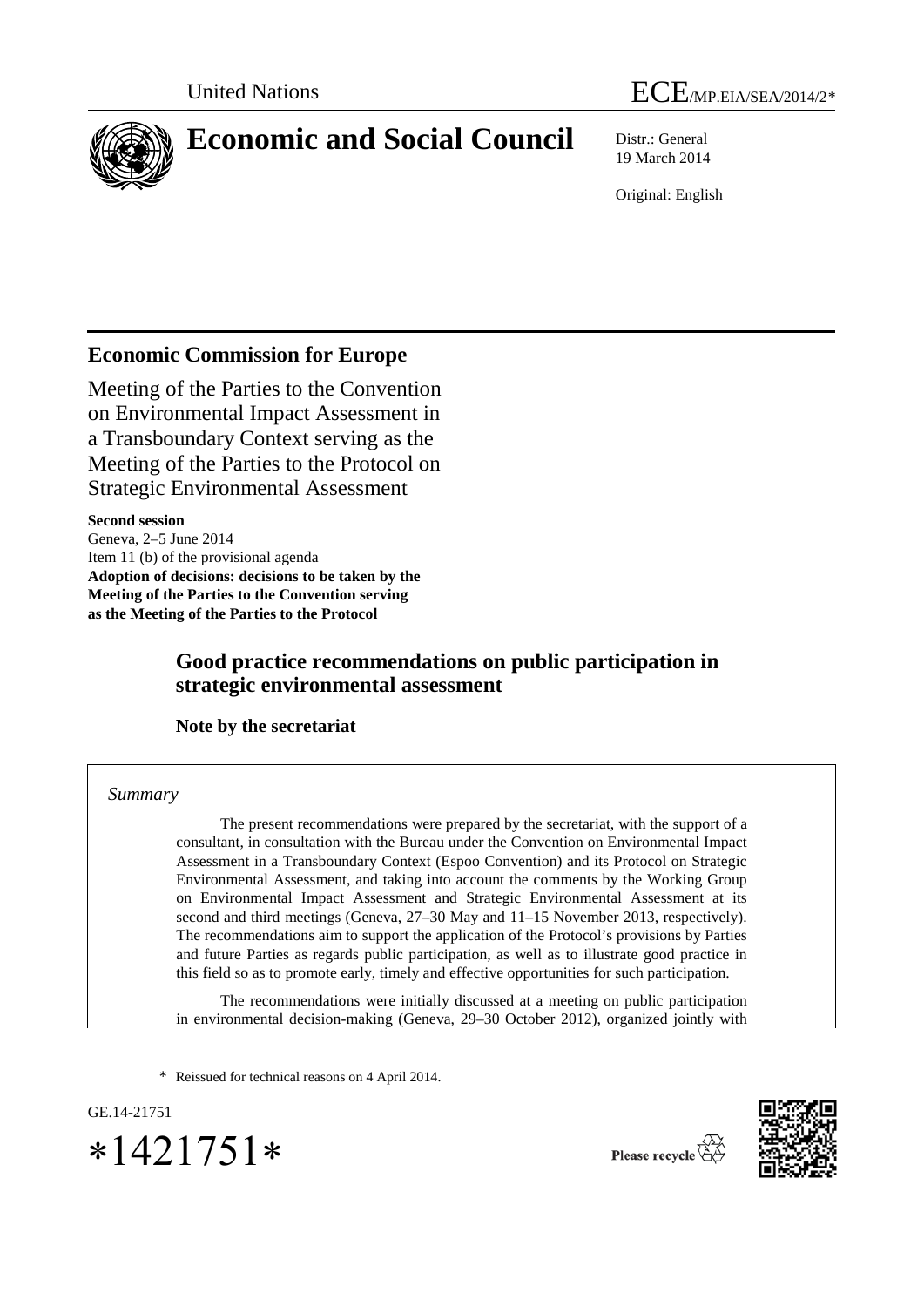the Convention on Access to Information, Public Participation in Decision-making and Access to Justice in Environmental Matters (Aarhus Convention), in line with decision I/4 of the Meeting of the Parties to the Convention serving as the Meeting of the Parties to the Protocol (see ECE/MP.EIA/SEA/2). They incorporate comments and input from national focal points and experts under the Espoo Convention, the Protocol on Strategic Environmental Assessment and the Aarhus Convention received prior to, during and after the joint meeting. In addition, efforts have been made to ensure consistency between the present draft and the more general recommendations on public participation in environmental decision-making prepared under the Aarhus Convention.

The Meeting of the Parties to the Convention serving as Meeting of the Parties to the Protocol is invited to endorse the recommendations through decision II/8 (see ECE/MP.EIA/SEA/2014/L.1).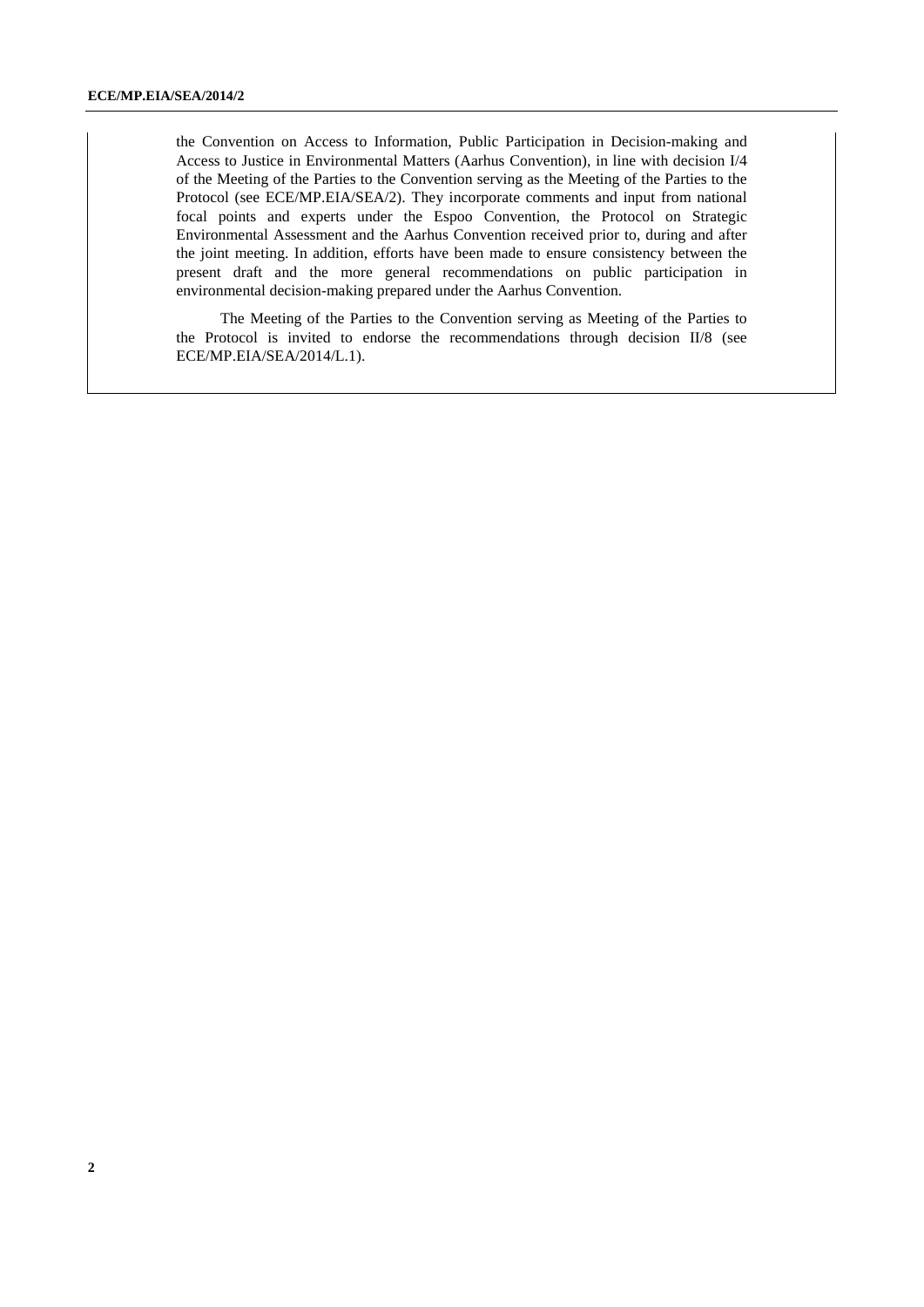# Contents

|              |                                                                                                          | Paragraphs | Page           |
|--------------|----------------------------------------------------------------------------------------------------------|------------|----------------|
| Ι.           | Introduction to public participation in strategic environmental assessment                               | $1 - 4$    | $\overline{4}$ |
| П.           | Public participation requirements in the Protocol on Strategic                                           |            |                |
|              |                                                                                                          | $5 - 6$    | $\overline{4}$ |
| III.         | General principles of public participation in strategic environmental assessment                         | $7 - 18$   | 5              |
|              | A.                                                                                                       | $7 - 9$    | 5              |
|              | <b>B.</b>                                                                                                | $10 - 12$  | 6              |
|              | C.                                                                                                       | $13 - 18$  | 8              |
| IV.          | Public participation at different stages of strategic environmental assessment                           | $19 - 39$  | 9              |
|              | A.                                                                                                       | $20 - 23$  | 9              |
|              | <b>B.</b>                                                                                                | $24 - 26$  | 11             |
|              | Availability of the draft plan/programme and environmental report<br>C.                                  | $27 - 28$  | 12             |
|              | D.                                                                                                       | $29 - 34$  | 13             |
|              | Е.                                                                                                       | $35 - 36$  | 15             |
|              | F.                                                                                                       | $37 - 39$  | 15             |
| V.           | Issues regarding public participation in strategic environmental assessment                              | $40 - 48$  | 16             |
|              | А.                                                                                                       | $40 - 41$  | 16             |
|              | <b>B.</b><br>Participation where the relevance of a plan/programme is not obvious                        | $42 - 46$  | 17             |
| VI.          |                                                                                                          | $47 - 50$  | 18             |
| <b>Annex</b> |                                                                                                          |            |                |
|              | Public participation requirements in the Protocol on Strategic Environmental Assessment                  |            | 21             |
| <b>Boxes</b> |                                                                                                          |            |                |
| 1.           |                                                                                                          |            |                |
| 2.           |                                                                                                          |            |                |
| 3.           | Public participation good practice and challenges: British Columbia and Canada                           |            |                |
| 4.           | Good practice for public notification under article 5, paragraphs 3 and 4, article 6, paragraph 3,<br>10 |            |                |
| 5.           | 12                                                                                                       |            |                |
| 6.           | 13                                                                                                       |            |                |
| 7.           | 15                                                                                                       |            |                |
| 8.           | 15                                                                                                       |            |                |
| 9.           | 18                                                                                                       |            |                |
| 10.          | Good practice example: Ireland and the United Kingdom of Great Britain and Northern Ireland<br>20        |            |                |
|              |                                                                                                          |            |                |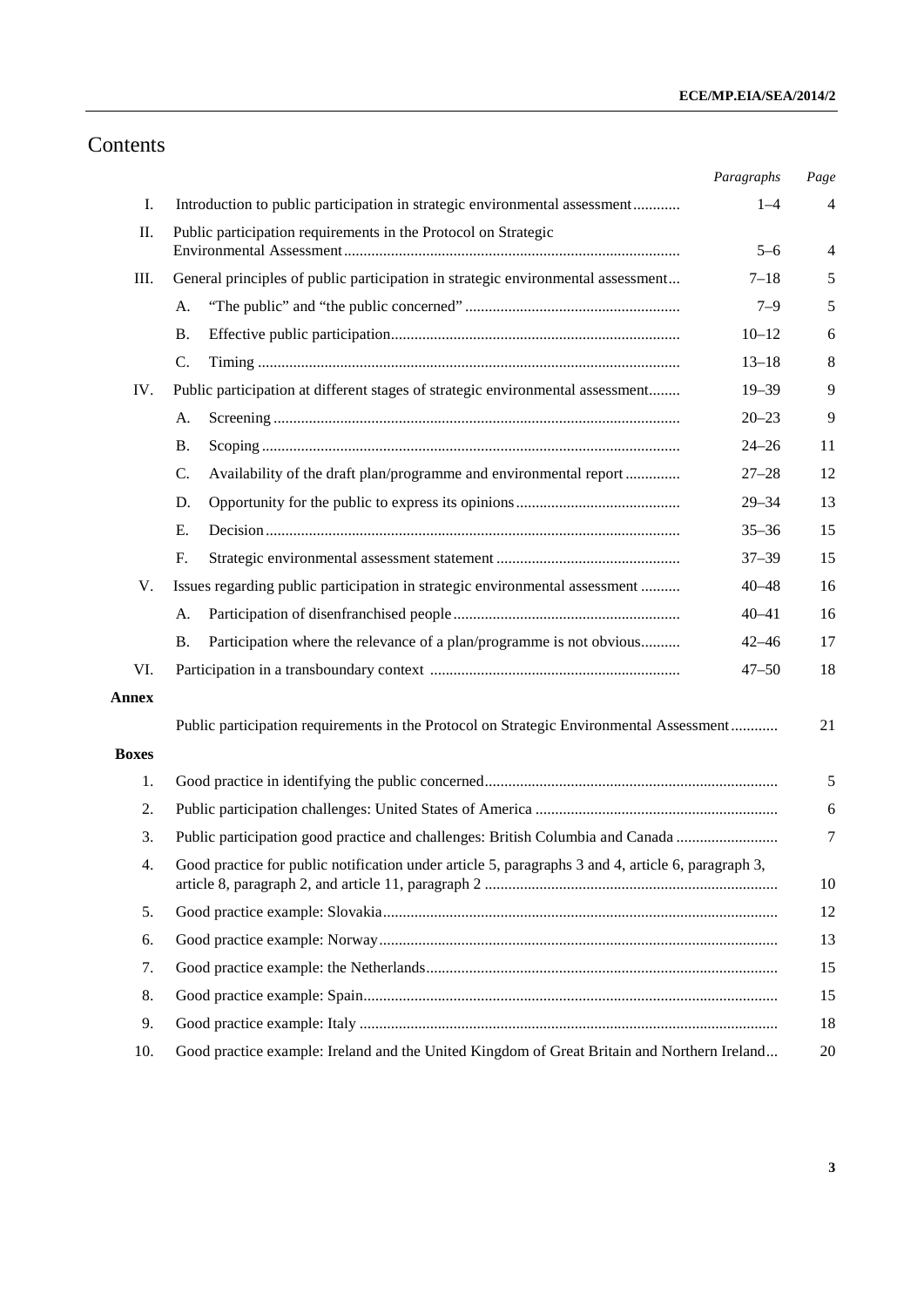# **I. Introduction to public participation in strategic environmental assessment**

1. Public participation is a cornerstone of effective strategic environmental assessment (SEA). It can increase the transparency and credibility of decision-making, help ensure that all relevant issues are considered during the plan- or programme-making process and allow the early consideration of the public's opinions in the plan- or programme-making process. In turn, it can mobilize public support for the implementation of the plan or programme.

2. These good practice recommendations aim to improve public participation in SEA as provided for by the United Nations Economic Commission for Europe (ECE) Protocol on Strategic Environmental Assessment (SEA Protocol) to the Convention on Environmental Impact Assessment in a Transboundary Context (Espoo Convention). They offer a guide to the implementation of SEA Protocol obligations, illustrate good practice and provide ideas for more innovative practice.

3. The recommendations have been prepared in consultation with the Bureau under the Espoo Convention and its Protocol and were discussed at a workshop on public participation in environmental decision-making (Geneva, 29–30 October 2012) organized jointly with the Convention on Access to Information, Public Participation in Decisionmaking and Access to Justice in Environmental Matters (Aarhus Convention). They are additional guidance for the application of article 7 of the Aarhus Convention by its Parties, and complement the recommendations on public participation in decision-making in environmental matters prepared under that Convention. They should be read in conjunction with the *Resource Manual to Support Application of the Protocol on Strategic Environmental Assessment* (Resource Manual).<sup>[1](#page-3-0)</sup>

4. Throughout this guidance, "must" refers to the SEA Protocol's and Aarhus Convention's requirements, and "may" or "could" refer to additional good practice.

# **II. Public participation requirements in the Protocol on Strategic Environmental Assessment**

5. The SEA Protocol requires the public to be given an opportunity to comment on draft plans or programmes and the associated environmental reports. It also recommends that, to the extent appropriate, Parties endeavour to provide public participation in SEA screening and scoping. Due account of public comments must be taken in decisions about the plan or programme. After the plan or programme is adopted, the public must be provided with information about the adopted plan and the SEA process in an "SEA statement". (See annex for a list of the Protocol's public participation requirements.)

6. Article 3 of the SEA Protocol additionally provides a number of general rights to the public, similar to those of article 3 of the Aarhus Convention, including to:

(a) Relevant assistance and guidance from officials and authorities;

(b) Recognition of and support for relevant associations, organizations or groups (e.g., non-governmental organizations (NGOs));

<span id="page-3-0"></span><sup>&</sup>lt;sup>1</sup> Online publication (ECE/MP.EIA/17), available from http://www.unece.org/env/eia/pubs/sea\_manual.html.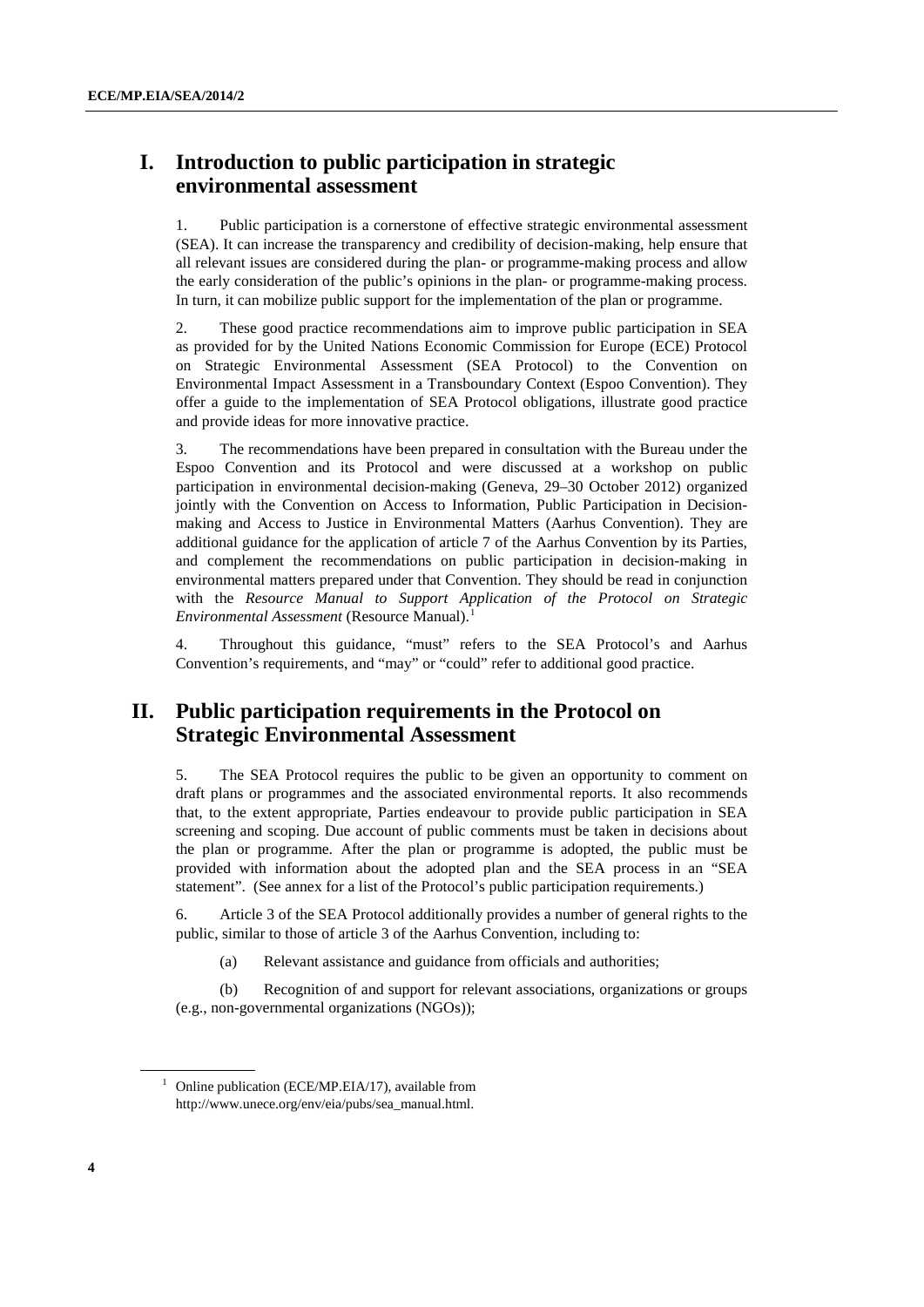(c) Exercise rights under the Protocol without being penalized, persecuted or harassed, and without discrimination as to citizenship, nationality or domicile.

# **III. General principles of public participation in strategic environmental assessment**

# **A. "The public" and "the public concerned"**

7. The SEA Protocol defines "the public" as "one or more natural or legal persons and, in accordance with national legislation or practice, their associations, organizations or groups" (art. 2, para. 8). NGOs are thus part of the public. Even where an association, organization or group does not have a legal personality, where national legal frameworks so provide, they may be considered to constitute the public.<sup>[2](#page-4-0)</sup>

8. The SEA Protocol does not define what is meant by "the public concerned", except that it must include relevant NGOs Here, article 2, paragraph 5, of the Aarhus Convention's definition may be followed, namely "the public affected or likely to be affected by, or having an interest in, the environmental decision-making; for the purposes of this definition, non-governmental organizations promoting environmental protection and meeting any requirements under national law shall be deemed to have an interest". The same could apply to organizations promoting health.

9. To implement the requirements of article 8, paragraph 3, and to ensure that planmakers identify the public that should participate in a given SEA, Parties may define in their national legal framework what is meant by:

- (a) The public, as per the SEA Protocol;
- (b) The public concerned, as per the Aarhus Convention (see box 1);
- (c) What constitutes "having an interest in" environmental decision-making;

(d) The requirements, if any, which environmental NGOs must meet in order to be deemed to "have an interest".

#### Box 1

### **Good practice in identifying the public concerned**

When identifying who should be considered as the public concerned with respect to a proposed plan or programme, the plan-making authority could include:

(a) A wide range of interests, ensuring a well-balanced and inclusive involvement of the public. Many decisions with an environmental dimension also involve health, social and economic interests, and the corresponding interest groups could be included in the public participation in an equitable way;

(b) Groups that are hard to reach. Some members of the public may be willing but unable to participate (e.g., disenfranchised groups, such as older and younger people, migrants, people with low literacy). (see sect. V.A and V.B below). Others may be able but unwilling to participate (e.g., people with

<span id="page-4-0"></span><sup>2</sup> Ibid.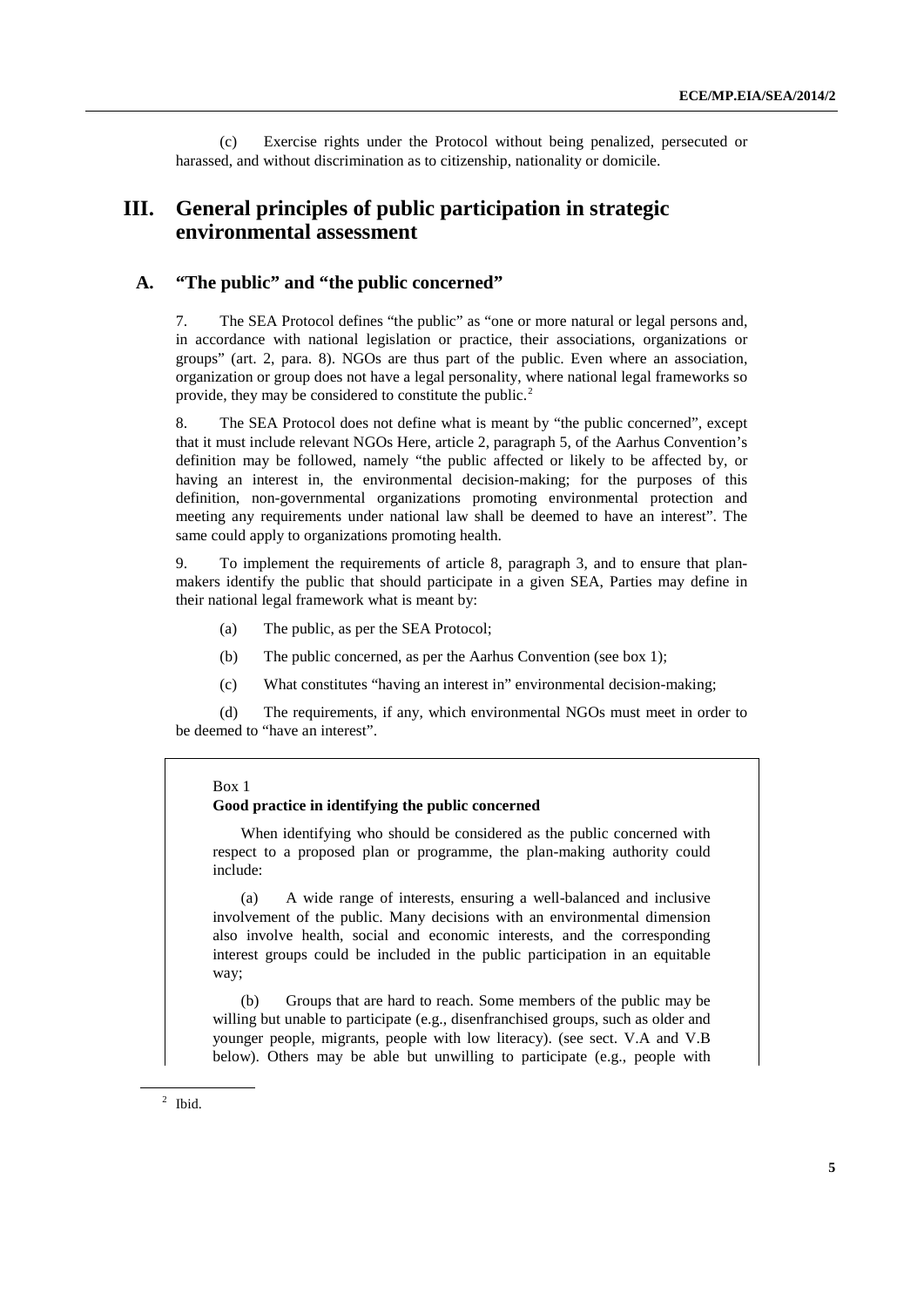previous bad experiences, lack of time, or who see no benefits in participating). Efforts could be made to involve at least organizations representing such groups, as well as groups that are able and willing to participate;

(c) Groups that could potentially hinder the decision-making process, for example strong lobby groups or those that could influence the decision makers. These groups will voice their opinion anyway and it may be more efficient and effective to include them in the discussion at an early stage, to try to understand their concerns, take them into account and possibly find compromises.

#### Box 2

#### **Public participation challenges: United States of America**

*Collaboration often only involves select local people who can attend SEA meetings on a regular basis and/or professionals from industry, non-profit organizations, or the government, whose expenses and time are covered as part of their jobs. This was a primary criticism of the Beaverhead-Deerlodge Partnership (BDP), a collaboration between United States conservation groups and timber companies to create a forest management plan for the Beaverhead-Deerlodge National Forest in Montana. The process used by BDP was criticized as giving "priority and a privileged voice to self-selected interests in managing national forests" because of the generally exclusive nature of stakeholder deliberations*. [3](#page-5-0)

## **B. Effective public participation**

10. Article 8, paragraph 1, of the SEA Protocol requires public participation in SEA to be "effective". Effective participation means effective from the point of view of both:

(a) *The participants*: participants should be involved early and throughout the planning process, be allowed to fully express their views, and have these views considered by the plan-makers respectfully, seriously and in a spirit of mutual education;

(b) *The plan-makers*: public participation should aim to facilitate useful suggestions that help in the choice of alternatives and improve the plan or programme.

11. Effective opportunities for public participation may be:<sup>[4](#page-5-0)</sup>

(a) *Well planned and focused* on negotiable issues relevant to the plan or programme. The public should know the aims, procedure and expected outcomes of the SEA process;

<sup>&</sup>lt;sup>3</sup> M. Hourdequin et al., "Ethical implications of democratic theory for U.S. public participation in environmental impact assessment", *Environmental Impact Assessment Review*, No. 35 (2012), pp. 37–44.

<span id="page-5-0"></span><sup>&</sup>lt;sup>4</sup> The criteria set out in this paragraph are based on P. André et al., "Public Participation: International Best Practice Principles", Special Publication Series No. 4 (Fargo, United States, International Association for Impact Assessment, 2006) and K. Arbter et al., The Public Participation Manual: Shaping the Future Together (Vienna, Austrian Ministry of Environment and the Austrian Society for Environment and Technology, 2007).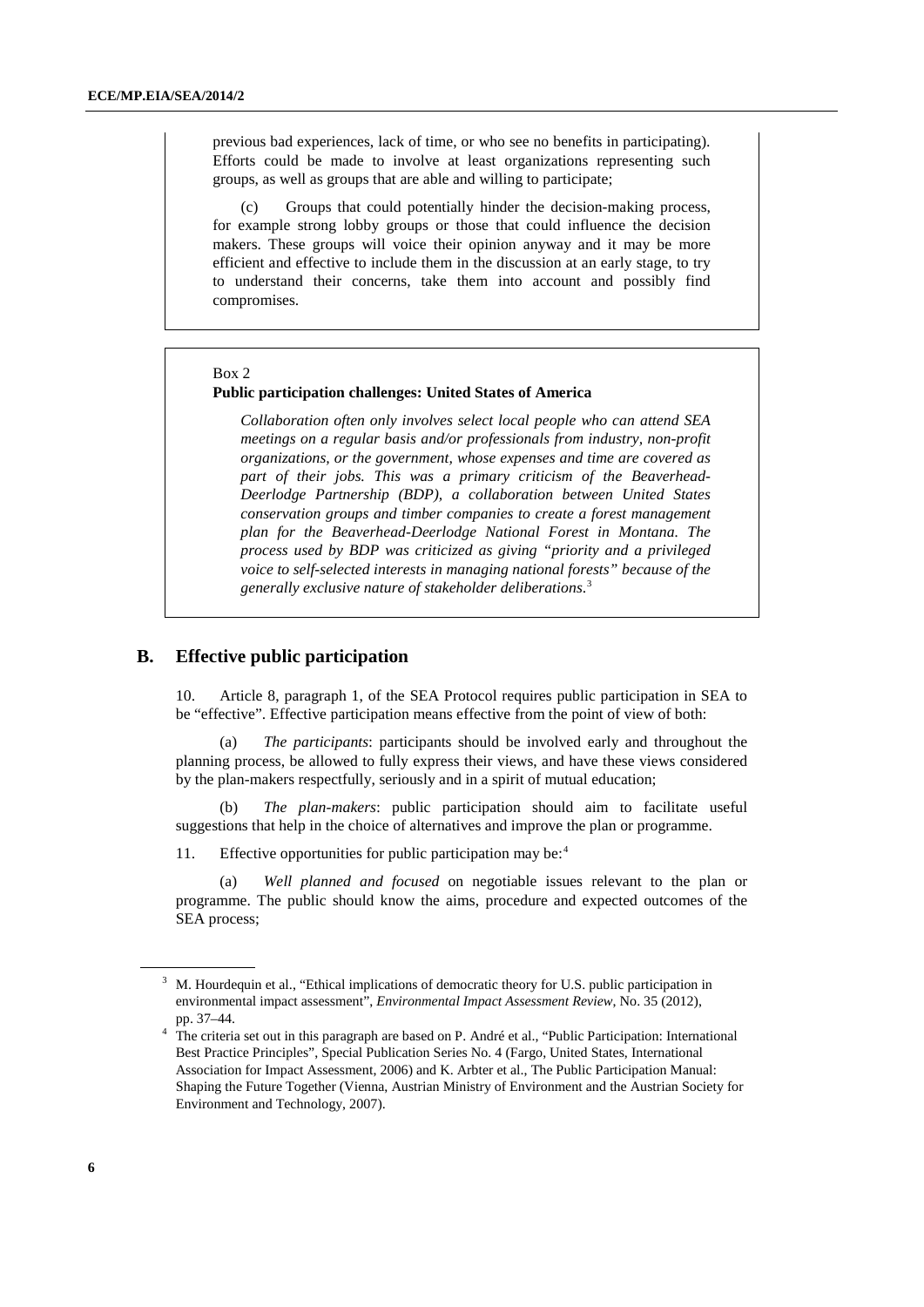(b) *Open to mutual gains for planners and participants*. This may require being open to a broader scope than the plan objectives alone, and involve promoting cooperation and consensus rather than confrontation;

Supportive of participants through an adequate diffusion of information on the plan or programme and on the planning process. Capacity-building, facilitation and assistance could be provided, particularly for groups that would not otherwise have the capacity to participate and in regions where there is no culture of plan-making;

(d) *Efficient*. Because SEA is resource consuming (human, financial, time) for the public, efficient SEA will ensure more willing participation;

(e) *Open and transparent*. People who are affected by a plan or programme and are interested in participating must be given access to all necessary information and be able to participate in meetings and hearings related to the SEA process. Information and facilitation for such participation could be provided;

(f) *Context-oriented*. Because many communities have their own formal and informal rules for public access to resources, conflict resolution and governance, planmaking could be adapted to the cultural, social, economic and political dimensions of the affected communities;

(g) *Credible and rigorous*, and adhering to established ethics, professional behaviour and moral obligations. Facilitation of public participation by a neutral facilitator — one chosen jointly with the public, or where the public has the right to refuse a particular facilitator — improves the impartiality of the process, reduces tensions and the risk of conflict among participants, increases the confidence of the public to express their opinions and in the final decision and reduces opportunities for corruption. A code of ethics could be adopted;

(h) *Proportional*. The effort put into public participation in an SEA will depend on the characteristics and nature of the proposed plan or programme, and its potential environmental, including health, effects.

#### Box 3

#### **Public participation good practice and challenges: British Columbia and Canada**

*It was clear from examining the one [environmental assessment (EA)] widely considered to be successful by the First Nations, the proponent and the consultants, that sound, positive and respectful relationships were at the heart of why that EA was successful. Conversely, the failure of relationships has been identified by all participants as being at the heart of why the EA process fails, even if the EA itself eventually receives government approval.*[5](#page-6-0)

<span id="page-6-0"></span><sup>5</sup> Annie Booth and Norman Skelton, "Improving First Nations' participation in environmental assessment processes: recommendations from the field", *Impact Assessment and Project Appraisal*, vol. 29, No. 1 (March 2011), pp. 49–58.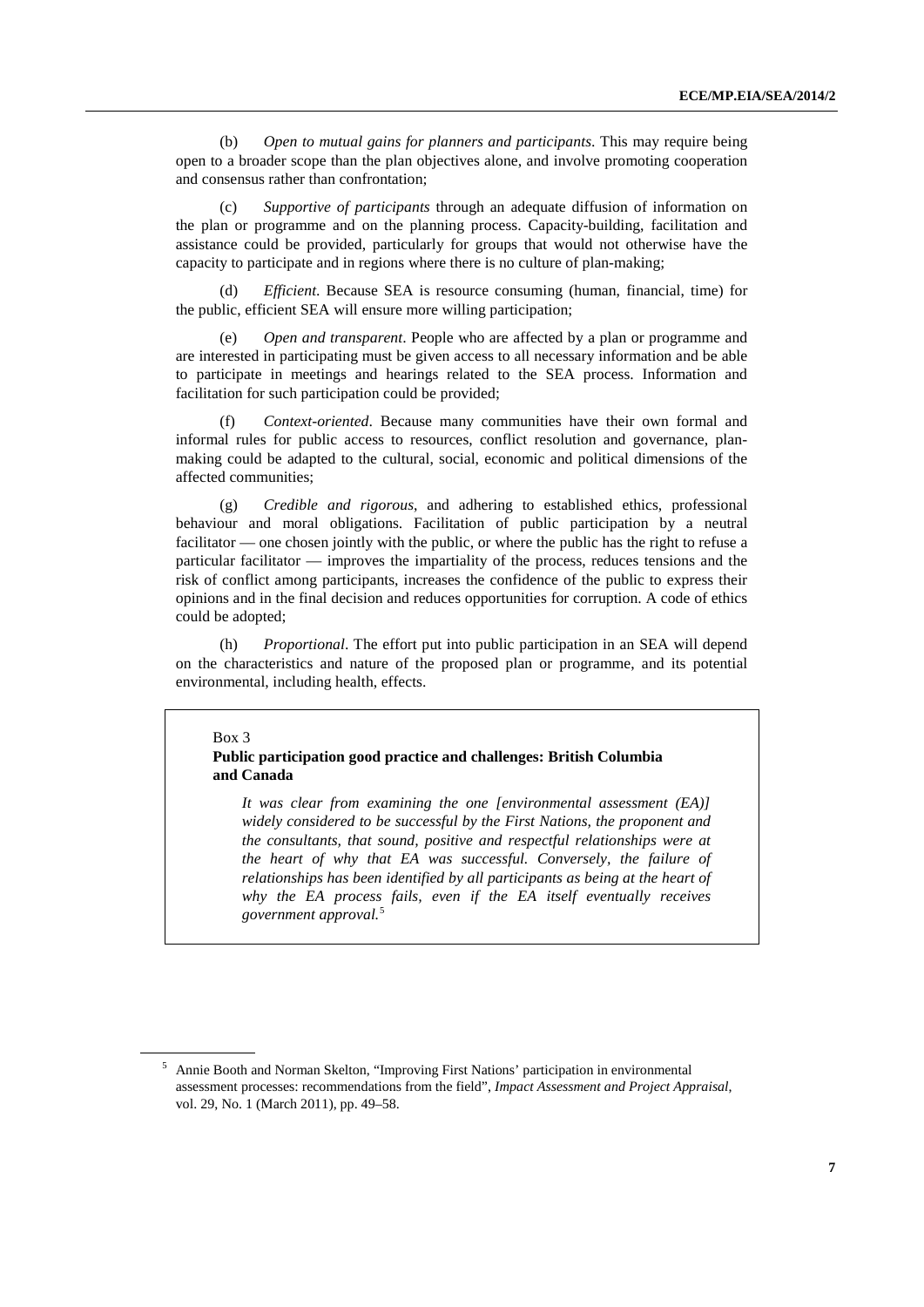12. Techniques for effective public participation in SEA may include:

(a) *Capacity-building*: Explaining planning and SEA processes in a non-technical manner, so that participants understand the main steps of the processes and how their views will contribute to them;

(b) *Clarifying the relevance of the plan or programme and its impacts*, for instance by focusing on its impacts on people's health;

(c) *Publication of non-technical summaries* of SEA information in a variety of formats;

(d) *Use of informal meetings, workshops, and small group discussions* rather than (or in addition to) formal meetings in official government venues or convention centres;

(e) *Careful use of facilitators* at meetings to ensure that participants are fully respected, are not rushed and have plenty of time to speak, and that silent members' opinions are elicited.

## **C. Timing**

13. Early and sustained involvement of the public in SEA helps to build trust among participants, improve screening and scoping of the SEA, increase opportunities to modify the plan/programme in response to public comments and opinions, reduce the risk of rumours and give plan-makers more confidence in their decisions. The SEA Protocol requires "early, timely and effective opportunities for public participation, when all options are open" (art. 8, para. 1), "timely public availability of the draft plan or programme and the environmental report" (art. 8, para. 2), and the opportunity for the public to express its opinion on the draft plan or programme and the environmental report "within a reasonable time frame" (art. 8, para. 4). Involving the public in the identification of plan/programme options and the choice of preferred options is likely to be particularly effective, as it helps to meet these conditions and shows the open-mindedness of the plan-makers.

14. "Early" and "timely" mean early and timely from the point of view of the public seeking to participate effectively in the SEA process. These requirements also take into account the characteristics of the proposed plan or programme and its potential environmental, including health, effects.

15. The Protocol does not specify time frames for public participation at various stages of the SEA process. As such, a national framework may set fixed time frames for each phase, or adopt a flexible approach whereby the plan-making authorities are responsible for setting time frames appropriate to the circumstances of that case.<sup>[6](#page-7-0)</sup> The flexible approach allows plan-making authorities to take into account the specific characteristics of the proposed plan/programme. However, it could result in uncertainty and inconsistency between public authorities. Thus, if the flexible approach is to be used, the national legal framework could specify:

(a) A minimum time for the public to express its opinions on the draft plan/programme and environmental report (art. 8);

<span id="page-7-0"></span><sup>6</sup> See Case C-474/10, *Department of the Environment v. Seaport (NI) Ltd and others*, European Court of Justice, 20 October 2011.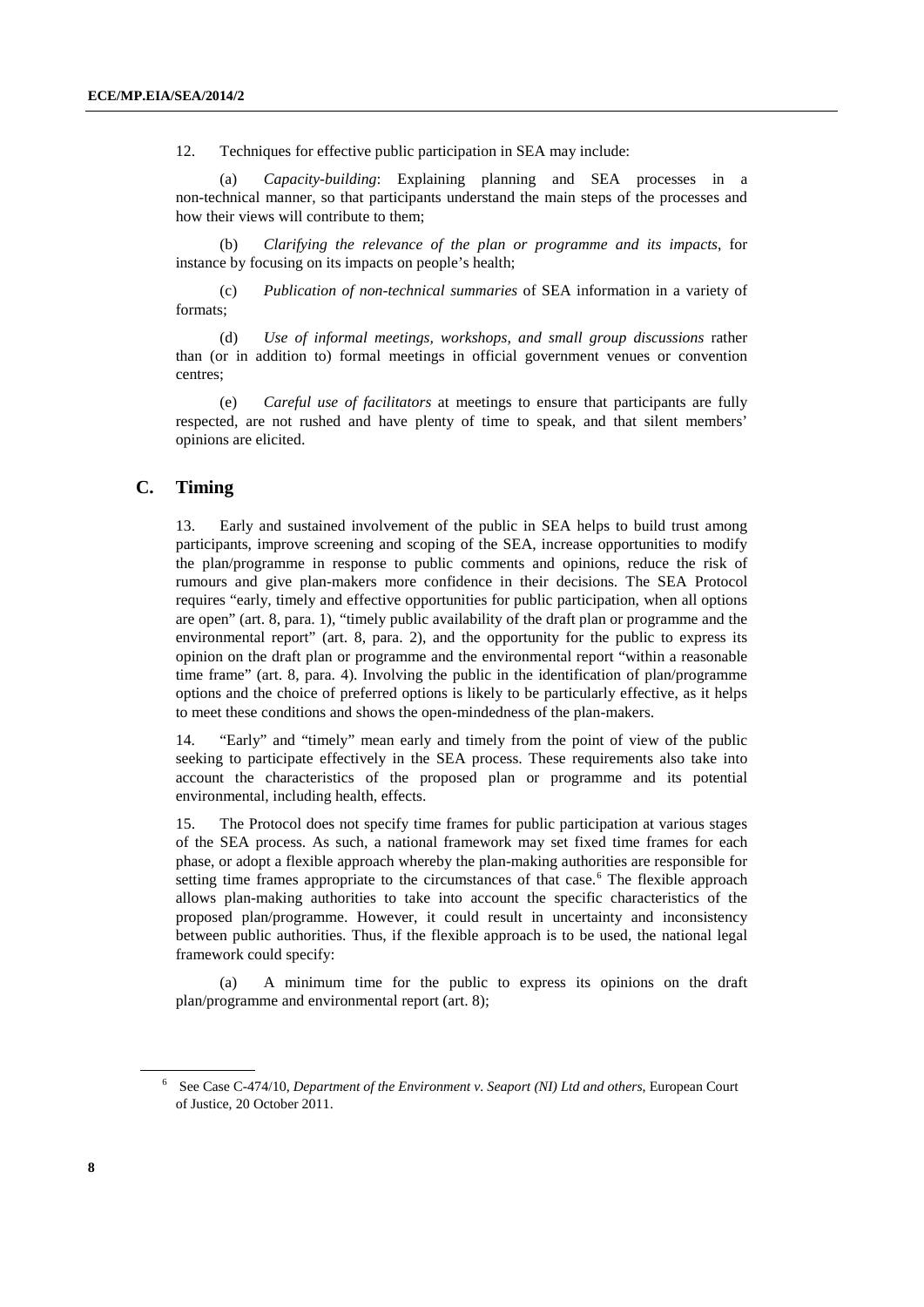(b) A maximum time after the plan/programme is adopted for the publication of the plan/programme and SEA statement (art. 11, para. 2);

Minimum times for any public participation in screening (art. 5, para. 3) and scoping (art. 6, para. 3).<sup>[7](#page-8-0)</sup> The minimum times will depend on the complexity of the plan and environmental report, but in all cases should allow for a careful examination of the relevant documents and the development of public views on them.

16. The following points could be considered when laying down such time frames:

A complex or national-level plan will require more time than a simple or local level programme. The time frame will also be influenced by characteristics of the public and how the environmental report is presented. It is unlikely that a period of less than four weeks will be a "reasonable time frame" for any plan or programme;

(b) The same time frame could be allowed for comments on the environmental report and on the draft plan/programme. The time frame begins on the day that the plan or programme and its environmental report are made publicly available, and the public is properly and effectively notified of this fact. If, for instance, the environmental report is published a week after the plan is published, then the public participation period starts with the publication of the environmental report.

17. Neither the SEA Protocol nor the Resource Manual specify what is meant by the requirement of the article 8, paragraph 1, to provide opportunities for public participation "when all options are open". All options are no longer open where, for instance, funding has been provided for a component of some options but not others (e.g., a road that facilitates development in a particular area); a public announcement of a preferred option has been made by the competent authority even though the plan or programme has not yet been adopted; or development consent has been given by the public administration to a project, the execution of which otherwise would depend on the plan or programme.

18. The national legal framework could provide for the possibility for repeated opportunities for public participation or for the extension of the time frames, for example:

(a) Where there is doubt that the public concerned has been notified effectively;

(b) Where significant new information comes to light or the circumstances change in some significant way necessitating the public to be provided with a further opportunity to participate.

# **IV. Public participation at different stages of strategic environmental assessment**

19. The general principles of section III above apply to each of the different stages of strategic environmental assessment as set out below.

## **A. Screening**

20. At the screening stage, to the extent appropriate, each Party shall endeavour to provide opportunities for the participation of the public concerned. "Where appropriate"

<span id="page-8-0"></span><sup>7</sup> See *Good Examples of EIA and SEA Regulation and Practice in five Countries* (Brno, Czech Republic, Justice and Environment, 2008), available from http://www.justiceandenvironment.org/\_files/file/2009/06/eia-sea\_good\_examples.pdf..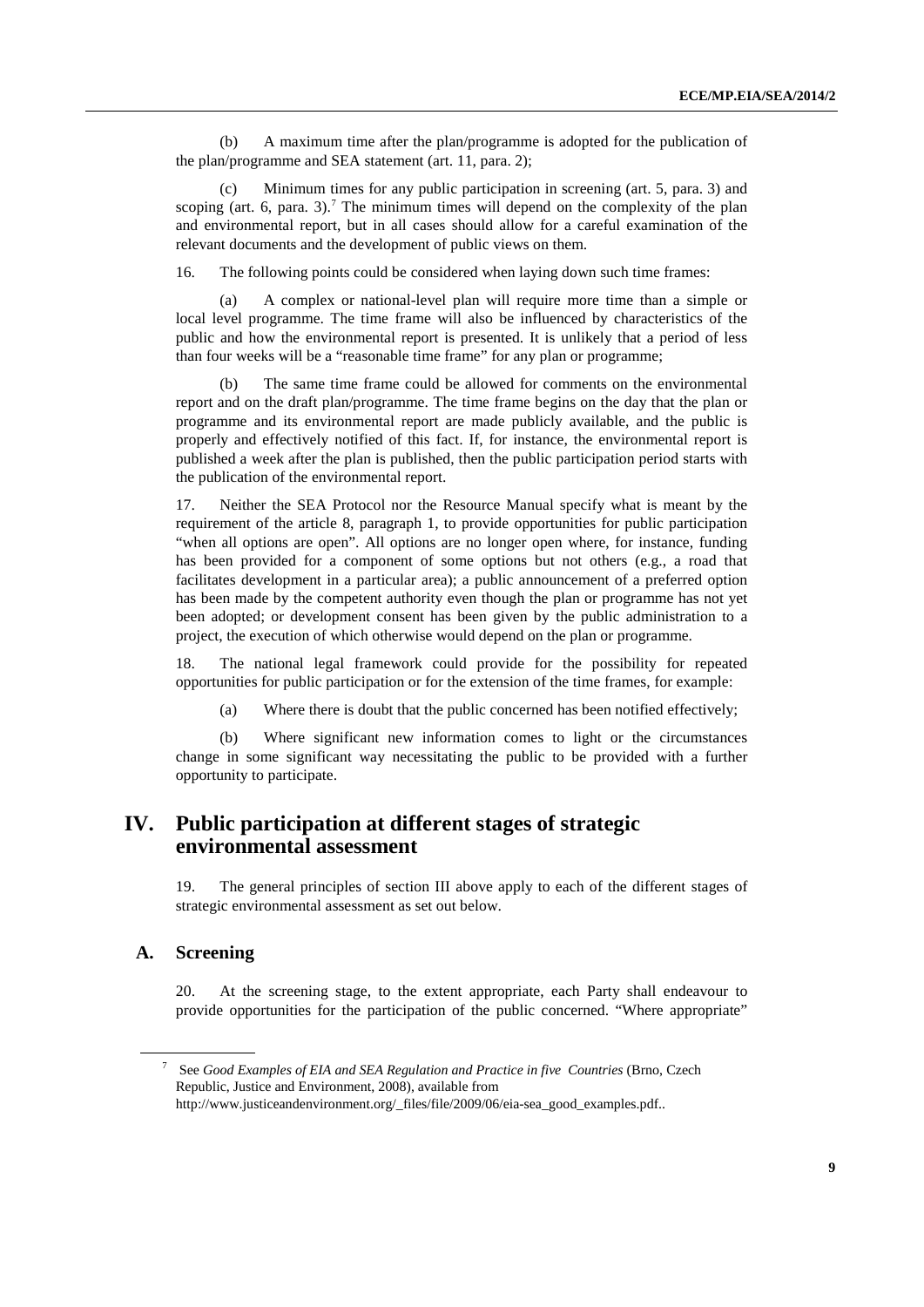could include where the public will be particularly affected by the plan or programme, where different groups would be affected differently, where the plan or programme is likely to be contentious, or where innovative solutions are sought. If a plan or programme is not expected to require SEA, then involving the public at the screening stage may avoid later accusations that the plan or programme was prepared without the full range of necessary information.

21. Annex III to the SEA Protocol provides criteria for determining the likely significant environmental, including health effects, of a plan or programme. A screening document containing information according to annex III could be produced. Screening questions related to annex III could elicit information from the public that is not otherwise readily available. These may include:

(a) Would projects resulting from the plan/programme have a significant effect on the environment, including health? (annex III, para. 2);

(b) Are there existing environmental, including health, problems in the area that could be affected by the plan/programme? (annex III, para. 4);

(c) Could the plan/programme have significant environmental, including health, effects? (annex III, para. 5);

(d) Could the plan/programme have a significant environmental, including health, effects on residents of another country? (annex III, para. 7);

(e) Could the plan/programme affect a valuable or vulnerable area? (annex III, para. 8).

22. If Parties find it appropriate to provide opportunities for public participation in screening, then the public could be notified of these opportunities as set out in box 4 below.

#### Box 4

#### **Good practice for public notification under article 5, paragraphs 3 and 4, article 6, paragraph 3, article 8, paragraph 2, and article 11, paragraph 2**

1. Under article 8, paragraph 1, notification must be "early, timely and effective" (see sect. III above).

2. Public notice could be placed on the website and/or the public noticeboard of the public authority competent to take the decision. This could be supplemented with other active forms of notification, including:

(a) Public notice in the mass media (radio, television, newspapers) corresponding to the geographical scope of proposed activity (from international to local). It may be more effective to publish the notification in a popular daily local newspaper rather than in a weekly official journal, and in media with larger rather than smaller circulations;

(b) Public notices on noticeboards in places highly frequented by the public concerned and customarily used for the purpose (e.g., at community halls, schools, post offices, etc.);

- (c) An article in a newsletter put out by the planning authority;
- (d) Mail shots/individual notification.
- 3. The notification of the public could address:

(a) The opportunities for the public to participate, taking care to describe the scope of the public's ability to influence the outcome realistically so as to avoid exaggerated expectations;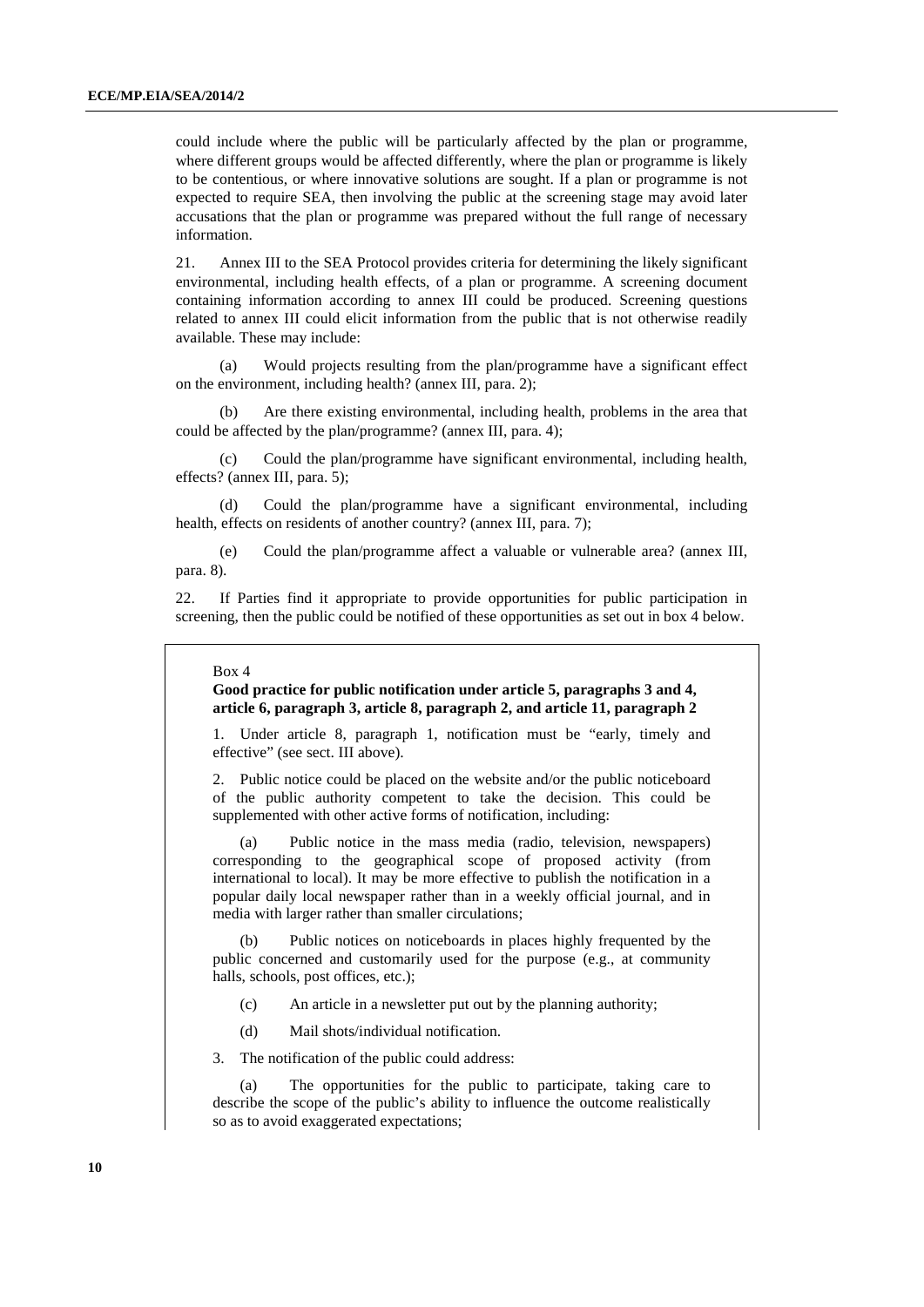(b) An overview of the public participation process, including a summary of the most important information;

(c) The precise details as to where to submit comments or questions;

(d) The timeline for the transmittal of comments or questions, taking into account that the means of notification used may have an impact on the timing for the notification to effectively reach the public concerned;

(e) The means by which comments or questions can be submitted (orally or in writing, electronically, etc.);

(f) How the plan/programme affects, and is affected by, other plans/programmes and projects.

4. Public authorities could ensure that the notification and all accompanying information remain available to the public throughout the public participation process, so that members of the public learning of the planning and SEA processes later on still have access to all the information they need to be able to participate effectively.

23. Regardless of whether a plan or programme is found to require SEA, article 5, paragraph 4, requires that information on the screening outcome must be made available to the public in a timely manner. The recommendations for public notification set out in box 4 could also be followed for this.

## **B. Scoping**

24. Determination of the relevant information to be included in the environmental report — scoping — must include consideration of "the interests of the public" (art. 7, para. 2 (c)), and "to the extent appropriate" each Party shall endeavour to provide opportunities for the participation of the public concerned in scoping (art. 6, para. 3). It may also be useful to identify and inform any other affected Parties at the scoping stage, so that they can consult their public on the scope of the SEA if appropriate. If Parties find it appropriate to provide opportunities for public participation in scoping, then the public could be notified of these opportunities in accordance with the recommendations in box 4.

25. A scoping document containing relevant aspects of annex IV of the SEA Protocol for instance, the main objectives and draft contents of the plan, relevant aspects of the current state of the environment, relevant environmental problems and environmental objectives — could be produced. Scoping questions related to annex IV that take into account the interests of the public (art. 7, para. 2) could elicit information from the public that is not otherwise readily available. These may include:

What current environmental, including health, aspects and problems are of particular concern? Which are not of particular concern? (annex IV, paras. 2 and 4);

(b) What areas are likely to be significantly affected by the plan/programme? What aspects of the current state of the environment, including health, should be identified and described for these areas? What areas are not likely to be significantly affected? (annex IV, para. 3);

(c) What environmental, including health, objectives — particularly those established at the local level — are relevant to the plan/programme? (annex IV, para. 5);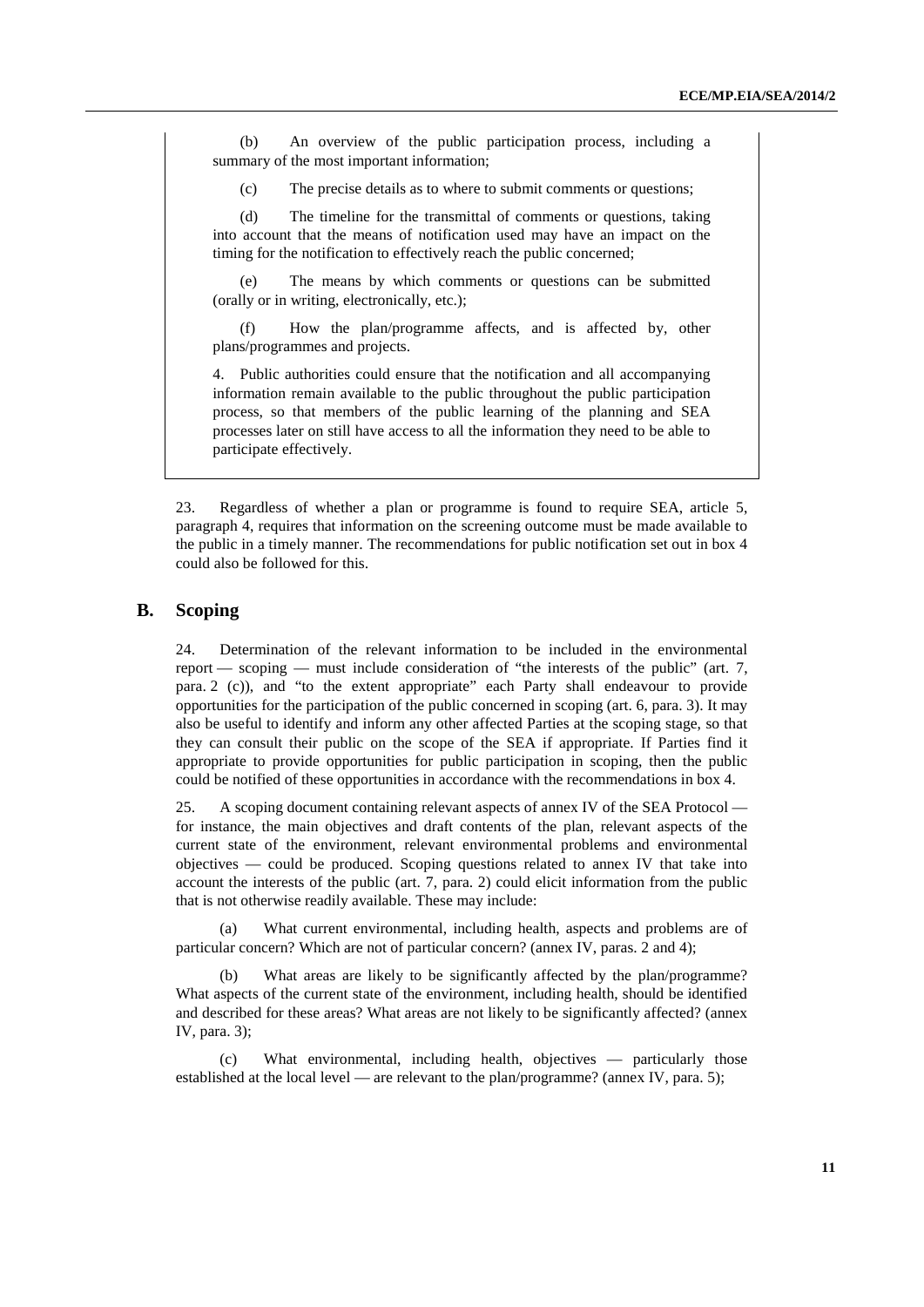(d) What are likely significant environmental, including health, effects of the plan/programme? Which are unlikely? (annex IV, para. 6);

(e) What measures to prevent, reduce or mitigate any significant adverse effects on the environment, including health, resulting from the plan/programme should be considered? (annex IV, para. 7);

(f) What reasonable alternatives to the plan/programme should be considered? (annex IV, para. 8, and art. 7, para. 2);

What are likely significant transboundary environmental, including health, effects of the plan/programme? What effects are unlikely to be significant? (annex IV, para. 10).

#### Box 5

#### **Good practice example: Slovakia**

The SEA of the Slovak Energy Policy 2000 started at the initial phase of policy preparation. The Ministry of Economy developed an outline energy policy for comment by NGOs, then a discussion document for parliamentary meetings. Once a draft energy policy was available, its availability was notified in the *Economic News* (Hospodárske noviny), and the full text was made available on the Internet and at Government offices. Two months were allowed for public review and submission of comments on the SEA scope. More than 400 comments were received.<sup>[8](#page-11-0)</sup>

26. To ensure that all the issues that are important to the public are covered in the SEA, it is better to include more rather than fewer topics.

### **C. Availability of the draft plan/programme and environmental report**

27. Public availability of documents implies:

(a) Notification that the documents are available for perusal, following the recommendations of box 4;

(b) Barrier-free availability of the documents.

28. Barrier-free availability of documents could include:

(a) Providing the information in a range of means, including at least electronic and printed forms;

(b) Presenting the information in a clear, concise and non-repetitive form, and with a non-technical summary;

(c) Tailoring the information provided and the means of communication to the target groups;

(d) Presenting the information in a simple and accessible way, including in a language that the public  $-$  including relevant ethnic minorities or migrants  $-$  can understand. Where a large proportion of the population uses a different language as their

<span id="page-11-0"></span><sup>8</sup> Barry Dalal-Clayton and Barry Sadler, *Strategic Environmental Assessment: A Sourcebook and Reference Guide to International Experience* (London and Sterlin, Virginia, Earthscan. 2005).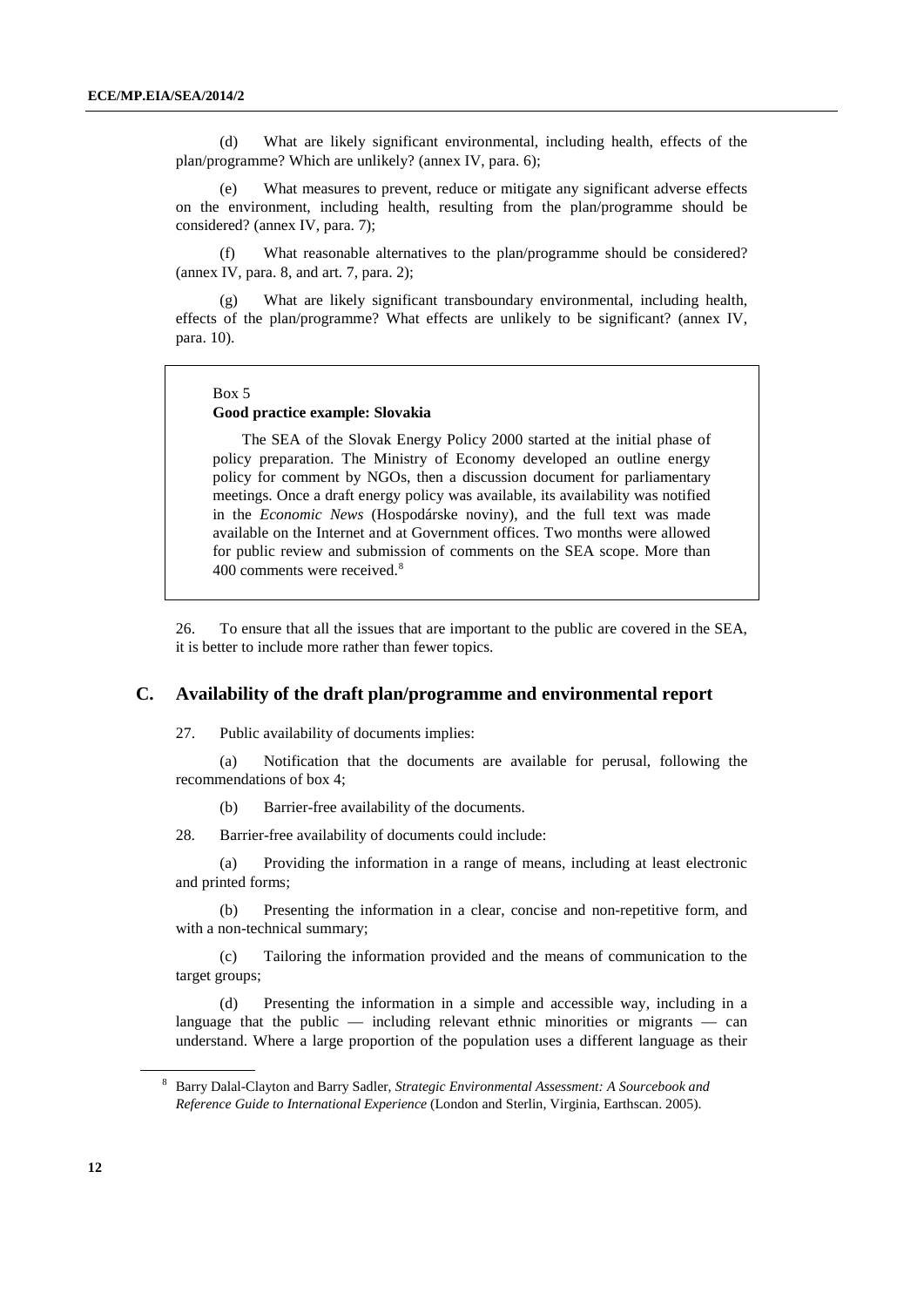main or only form of communication, then relevant parts of the documents could be translated into that language;

(e) Good quality presentation, i.e., easy to read or hear;

(f) Providing accurate, reliable and balanced information which presents different aspects of the topic and avoids any manipulation;

(g) Providing the environmental report in convenient locations, for instance in libraries, schools, post offices or government offices. It is good practice for opening hours for these locations to be adequate and clearly posted, and for a clear work surface and privacy to be provided so that readers can concentrate and take notes;

(h) Allowing the public to examine SEA-related information free of charge. The public must be able to receive copies of information upon request, at a reasonable charge or no charge. It is recommended that when public authorities intend to charge a fee for copying information, the schedule of costs is made available in advance and in a prominent place. The public could be allowed to make copies on-site using their own means of copying, free of charge, including taking digital photographs of relevant documentation;

(i) Following the recommendations in paragraph 41 below for disenfranchised people.

#### $Box 6$

#### **Good practice example: Norway**

To increase public participation in the development of the Nordland County Council (Norway) regional climate plan 2010, planners prepared an abridged version of the plan, published letters in local newspapers encouraging people to participate and used Facebook, Twitter and blogging. Planners also went on a month-long tour of Nordland in an electric vehicle. They used everyday items such as wellies and wine gums (representing climate refugees) to start discussions; debated climate and energy issues in general and related these issues to local matters; and attracted people by serving waffles and drinks. As a result, general awareness of the plan was raised, many comments on the plan were received, people were positive about meeting Council officers and Nordland County Council is now associated with climate and energy issues.

### **D. Opportunity for the public to express its opinions**

29. Article 8, paragraph 4, of the SEA Protocol requires Parties to ensure that the public concerned has the opportunity to express its opinion on the draft plan or programme and the environmental report within a reasonable time frame. The public could also be given opportunities to gain further information, discuss or ask questions on the draft plan or programme and environmental report. These could include displays and exhibits (unstaffed and staffed), information hotlines (telephone or Internet), public hearings and workshops. The Resource Manual discusses the advantages and disadvantages of these approaches. Planning officers and/or consultants hired by them could help the public in examining the SEA documents, for example by explaining the information and its relevance to the decision-making process. They could focus on complex and uncommon concepts and anticipate possible questions from the public.

30. The public are entitled to submit any opinions on the draft plan/programme and environmental report that they consider relevant, free of charge and without undue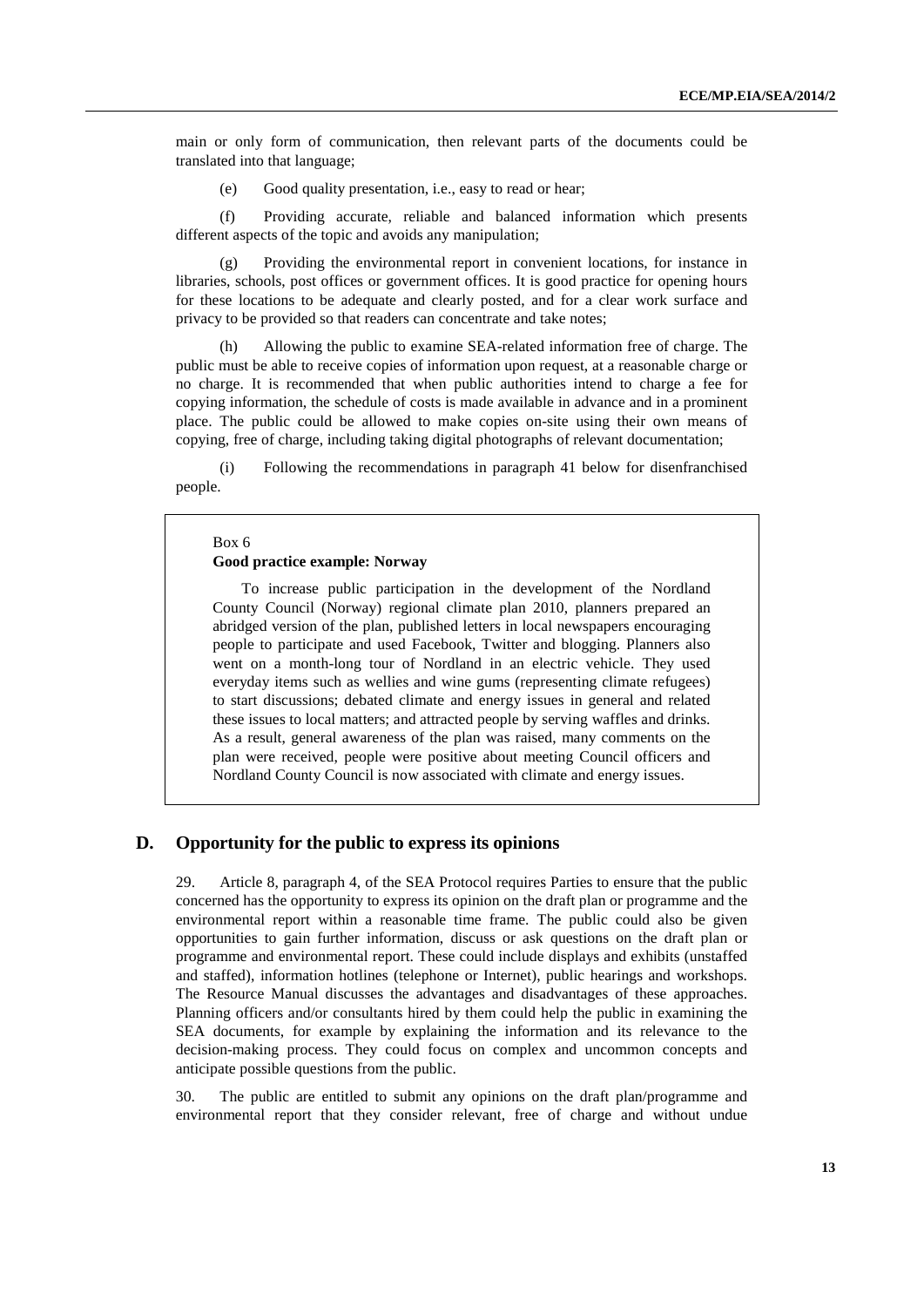formalities. The public are not required to provide any evidence as to the sources of information they used, or any justifications and/or reasoning for their views. However, such sources may improve the evidence in the environmental report and hence lead to a knowledge-based decision.

31. Written opinions by the public may be submitted either to the plan-making authority or appropriate impartial body acting under the direction of that authority. If the latter approach is used, that body could collate all opinions received and deliver them in their entirety — not only in an aggregated form — to the responsible public authority. Parties could establish clear procedures for the submission of written opinions by the public during the entire period of time envisaged for public participation, including before, during or after any public hearings.

32. Public hearings or inquiries in which the public may submit oral opinions may be an effective form of public participation. One or more such hearings could be held when merited by:

- (a) The scale and geographical scope of the plan or programme and/or its impact;
- (b) The controversial or high-profile nature of the plan or programme;
- (c) Issues and opinions arising out of public participation;
- (d) The range or location of the public concerned;

(e) A need by the competent authority to ask direct questions of witnesses so as to clear up misunderstandings, more clearly understand public views, or allow crossexamination of conflicting views;

(f) The need for the public to express their opinions in oral rather than written form.

33. Any hearing or inquiry should:

(a) Be organized in a convenient location for the public concerned, and in a venue that is suitable for the purpose;

(b) Be at a convenient time to ensure participation of the full range of the public;

(c) Be notified sufficiently in advance so that the public is able to prepare to participate effectively;

(d) Allow sufficient time and provide fair and proportionate opportunities for all major interests to be heard;

(e) Provide an appropriate balance between time devoted to the provision of background information and time devoted to questions and discussion;

Allow the public to express their opinions  $-$  in oral form only if they wish — without having to have legal representation;

(g) Allow opportunities for the public to distribute written statements and corroborating evidence, and to present evidence through the testimony of witnesses.

34. Other additional ways for the public to express their opinion could be considered, including printed material inviting comments, Internet or web-based consultations, questions and response sheets, surveys, workshops and advisory committees. The Resource Manual discusses advantages and disadvantages of these approaches.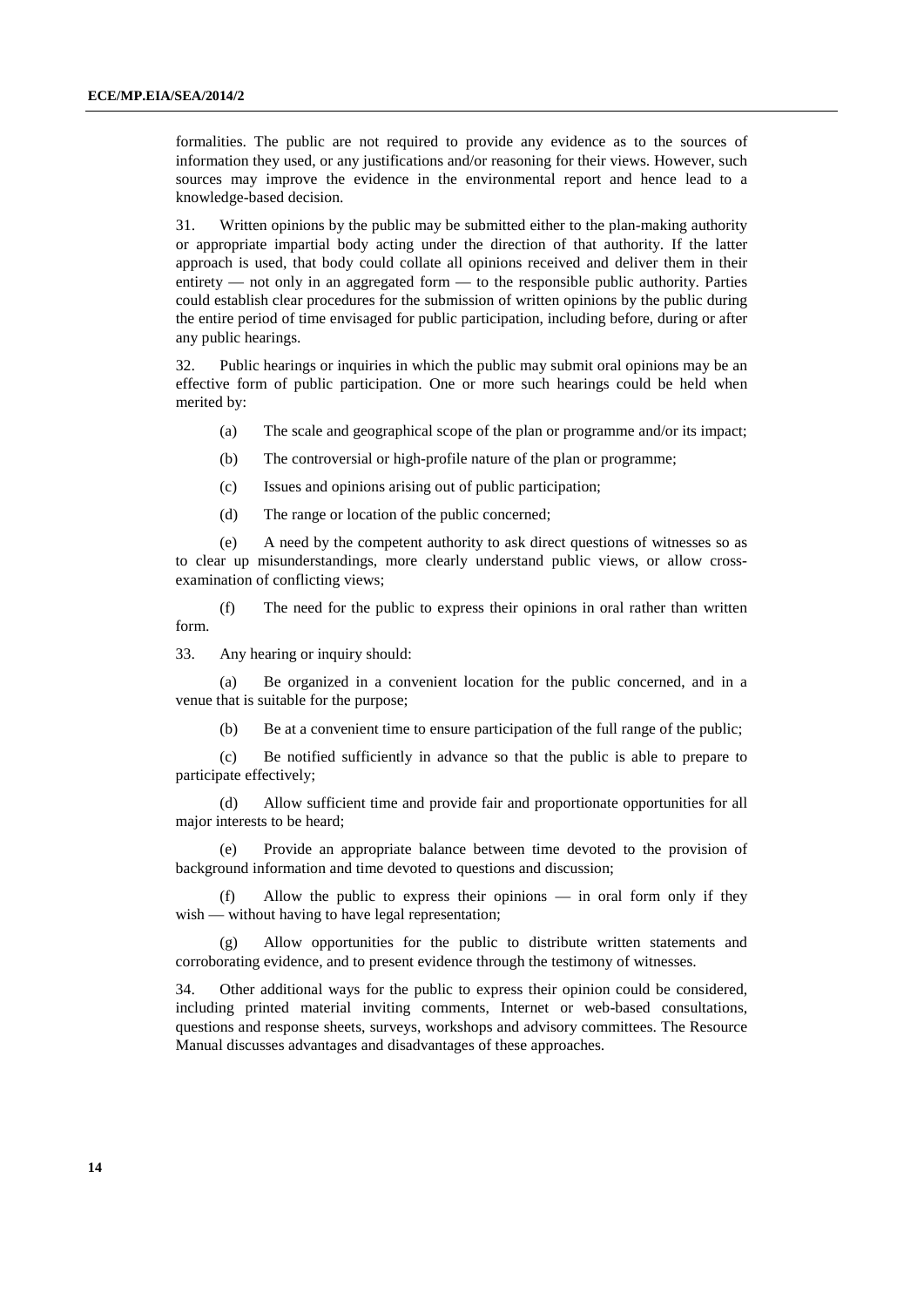### Box 7 **Good practice example: the Netherlands**

The SEA for the Netherlands Zuiderzee railway line:

*contributed to an extensive process of consultation which left stakeholders feeling included and that their views were being taken seriously. This served as an incentive for them to reflect on their own frames and to include the interests of others in their preference for various options. The public discussion about possible routes for the railway extended over many hearings in which stakeholders and experts met. The project bureau tried actively to stimulate dialogue about these options between these groups. The fact that there were multiple possible routes might have helped in reassuring residents that the alternative that was closest to their own backyards was only one of many that might be chosen.*[9](#page-14-0)

## **E. Decision**

35. Decision makers must "take due account" of comments from the public when the plan or programme is adopted. This does not mean that all suggestions must be followed, but that comments should be considered respectfully, seriously and in a spirit of mutual education.

36. It is good practice for planning authorities to document how public comments were taken into account, what changes were made to the plan or programme, or, if no changes were made, explaining why not. Decision makers could refrain from simply stating that a comment has been "noted" (or similar), as this does not indicate that they have taken due account of the comment.

#### Box 8 **Good practice example: Spain**

Participation in Spain's Sustainable Rural Development Programme led to nearly 700 responses, and nearly 1,200 suggestions for improving the programme. Of these, 46 per cent were about the programme actions, SEA and rural strategy, and 85 per cent of these suggestions were accepted. They included guaranteed treatment of waters for all natural protected areas, enforcement of environmental issues and guaranteed public participation at local and regional levels of decision-making.

## **F. Strategic environmental assessment statement**

37. Once the plan or programme is adopted, decision makers must provide the public not just the public concerned, and specifically including the transboundary public — with information about the adopted plan or programme, and how the SEA process has informed

<span id="page-14-0"></span><sup>&</sup>lt;sup>9</sup> A. van Buuren and S. Nooteboom "The success of SEA in the Dutch planning practice: How formal assessments can contribute to collaborative governance", *Environmental Impact Assessment Review* vol. 30, No. 2 (2005), pp. 127–135.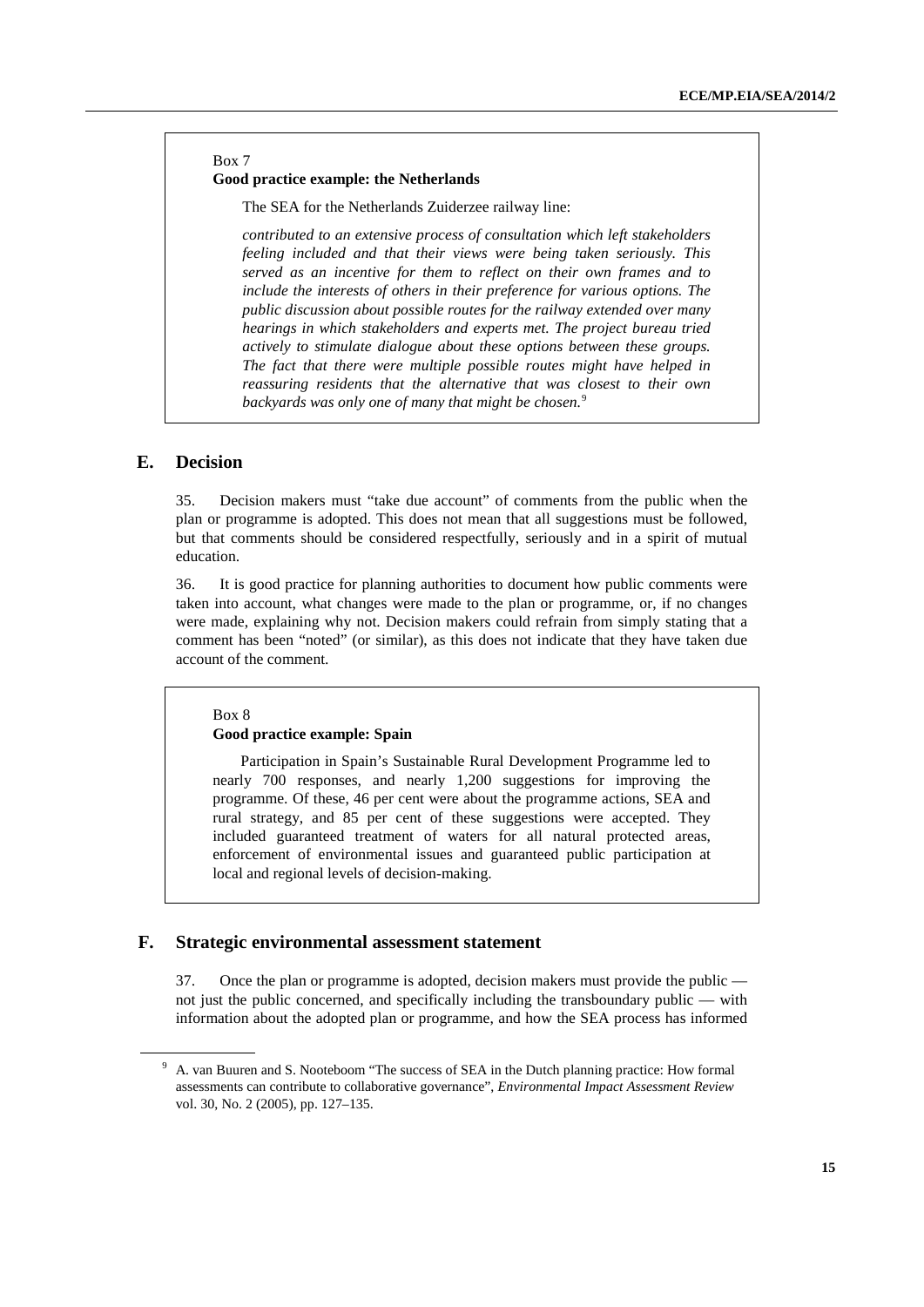and influenced it (SEA statement). The SEA statement must, inter alia, include information about how public comments have been taken into account: the approach in paragraph 36 above could be used for this.

38. The public could be notified of the availability of these documents as set out in box 4. Document "availability" could be interpreted in accordance with paragraphs 27 and 28 above. The public could also be given information on the consequences of the adoption of the plan or programme, and on legal remedies against the plan or programme if they exist in the national legal system.

39. The SEA Protocol does not specify how soon after the adoption of the plan or programme the required information must be made available. However, good practice suggests that a reasonable period could be within a month of the plan adoption.

# **V. Issues regarding public participation in strategic environmental assessment**

## **A. Participation of disenfranchised people**

40. People who are traditionally disenfranchised from SEA may include the elderly, the young, the disabled, the poor, minorities and people living in remote locations. Individuals from these groups could face particular problems in using or accessing the Internet; reading long and technical documents; or engaging in formal or professional situations. Traditionally, their views may not have been taken seriously. As a result, they may feel unwilling or unable to express their views in standard forums.

41. All of the public concerned, including disenfranchised people, must be given an effective opportunity to participate in screening and scoping where appropriate, and to express their opinion on the draft plan or programme and the environmental report. The SEA Protocol does not specify how opinions should be expressed, but specifies that the opportunity must be "effective". In addition to the approaches discussed at paragraphs 11 and 12, this may require the use of different techniques for public participation than those of typical plan-making and SEA. Depending on the group, this could include:

(a) Publication of non-technical summaries and relevant parts of the environmental report in a variety of formats, for instance in minority languages, Braille, and social media;

(b) Holding meetings in local, remote or rural locations as well as larger, central, urban locations;

(c) Actively encouraging disenfranchised groups to participate in the SEA process, for instance by posting notices in specific communities, having stalls or giving talks at events run by specific groups, or requesting their participation via community leaders;

(d) Involving pre-existing groups and representatives of disenfranchised people. These groups and representatives may already have acquired an understanding of the planning and SEA processes and be able to participate in more traditional ways; will know best how to communicate with disenfranchised people; may have ideas about who could be involved in participatory processes; and may be able to use non-traditional ways of disseminating information and collecting people's views;

(e) Providing financial resources where effective public participation would otherwise be hampered by lack of resources. European Union (EU) member States can use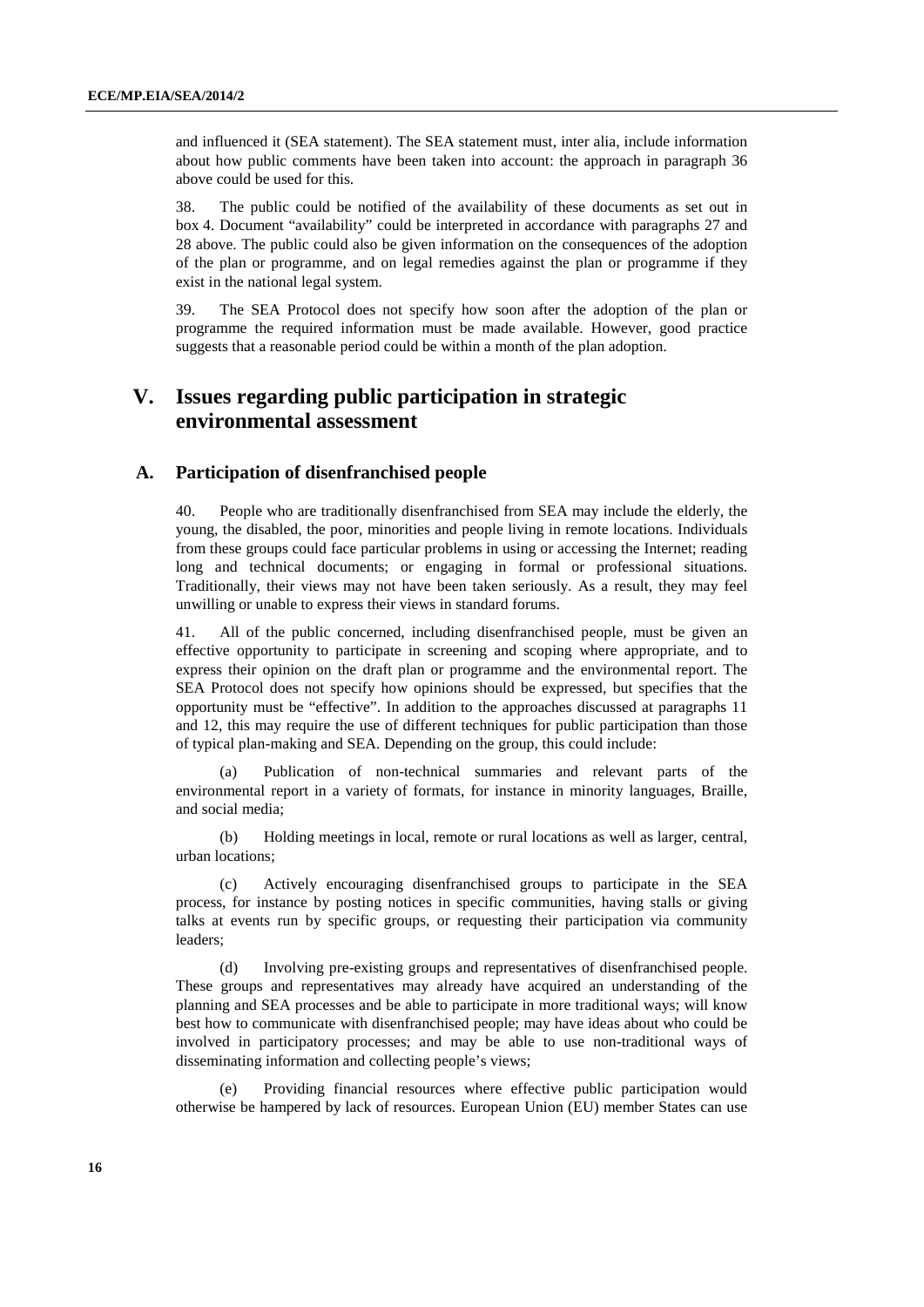EU funding for capacity-building of NGOs for SEAs on plans or programmes where EU co-financing is involved, such as the Operational Programmes for Cohesion Policy.

## **B. Participation where the relevance of a plan or programme is not obvious**

42. For plans or programmes related to sparsely populated areas, for instance marine plans or plans for new towns, the public concerned may be limited or not obvious. Indeed, development in such areas may be viewed by the rest of the public as a way of avoiding the need to develop closer to where people live. In such cases, comparison of alternatives, including the "business as usual" scenario, could be particularly important. This may show that development in more populated areas, where there will be more public opposition, would nevertheless have fewer significant environmental or health effects than development in the sparsely populated area.

43. In such cases opinions could be sought from organizations that represent the interests of the sparsely populated area, including environmental and health NGOs, or organizations that are familiar with and sympathetic to the unique aspects of the area (e.g., groups representing rural interests). A wide range of views could be sought.

Members of the public may also struggle to see the relevance of some plans/programmes, particularly strategic, national level plans, to their lives even though these plans may end up significantly affecting them. For instance, a national transport plan may directly lead to a new road or airport being built near somebody's house, but without knowing the plan contents the householder may not feel that the plan relates to them. Lack of public participation at this stage may not indicate lack of interest or concern about the plan's impacts, but rather a lack of understanding of the relevance of the plan. If this issue is not addressed up front, it could result in the media or politicians identifying the issue and conveying it in a sensational manner; or in the public subsequently finding out, feeling betrayed, and delaying the plan's implementation through protests or legal challenges.

45. Where a plan or programme could have significant impacts but these are not obvious to the public, Parties could put measures in place to ensure that the public becomes aware of these impacts. Proactive measures for dealing with this issue may include:

(a) Publication of environmental reports for sub-areas of the plan or programme, as well as for the plan or programme as a whole;

Requesting local-level government organizations to identify plan issues that could particularly affect their constituents and to notify the constituents of these issues early in the consultation process;

(c) Public notices tailored to sub-areas of the plan or programme, which make the public aware of aspects of the plan/programme that could particularly affect them.

46. Many plans or programmes will affect future generations. Clearly, it will not be possible for future generations to participate directly in the SEA process, but the interests of future generations could be represented, for instance, by:

- (a) Involving young people, or people who represent their interests;<sup>[10](#page-16-0)</sup>
- (b) Involving people with a specific remit to represent future generations;

<span id="page-16-0"></span><sup>&</sup>lt;sup>10</sup> Children and youths are one of the nine United Nations Environment Programme stakeholder groups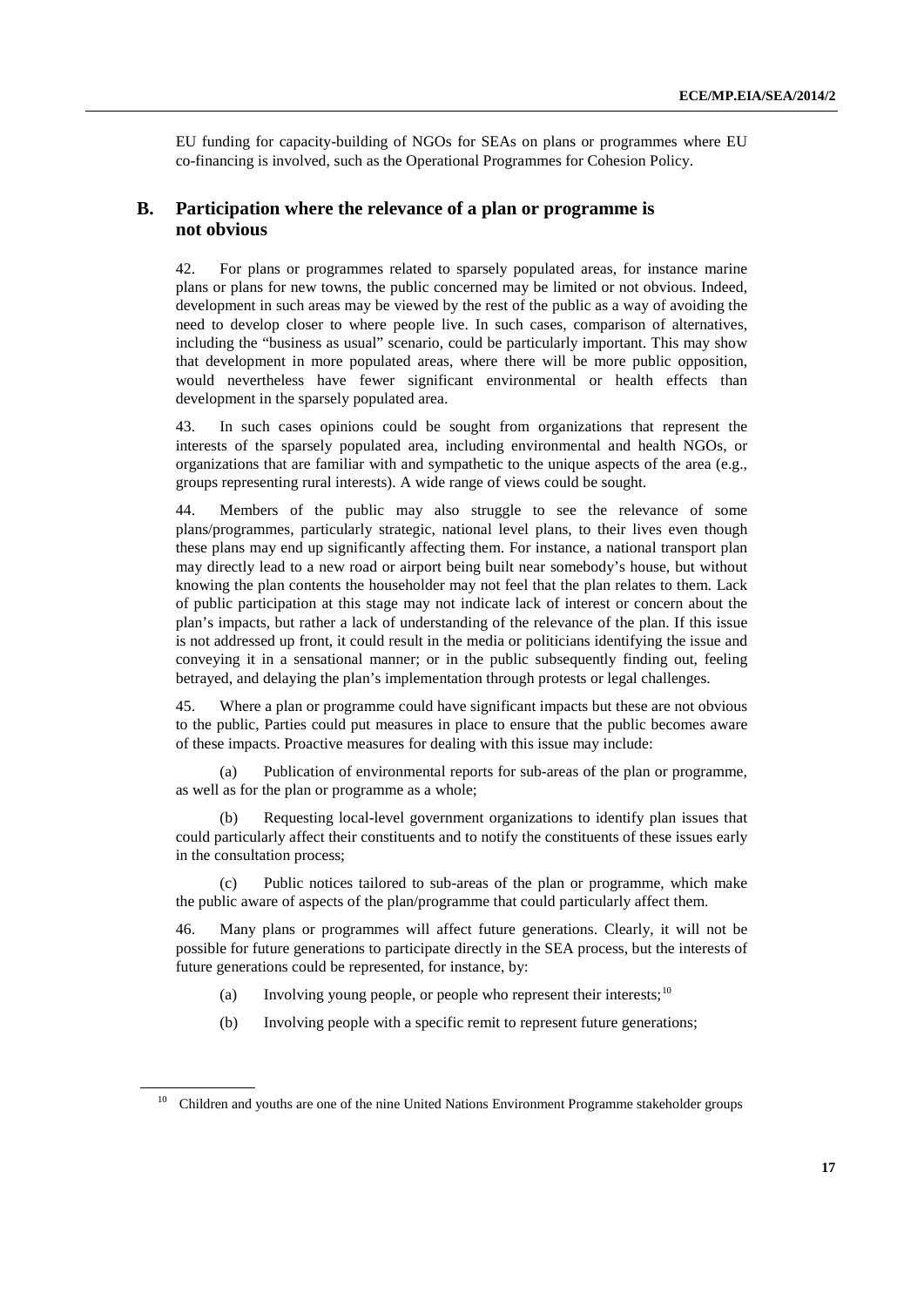(c) Focusing in the SEA process on long-term impacts, non-renewable resources, genetic pools, environmental limits and standards, and resilience;

(d) Using participatory scenario techniques to identify possible long-term impacts of the plan or programme, and discussing possibilities to mitigate or deal with such impacts.

#### Box 9 **Good practice example: Italy**

The Italian programme "La città dei bambini" (children's city) proposes a major shift in thought: substitute the child for the average citizen, an adult worker. This does not necessarily mean providing more child services, but that the viewpoint of local administrators should be lowered to a child's level so as to include everyone. The presence of children in public spaces, especially children without adult supervision, acts as an "environmental indicator". One approach is to involve children aged 6–11 in a children's council that recommends improvements to mayors. In Fano, requests have included closing certain streets to traffic, freer access to sports installations, use of squares as places to play and the creation of new play areas.<sup>[11](#page-17-0)</sup>

# **VI. Participation in a transboundary context**

47. Article 10, paragraph 3, of the SEA Protocol requires transboundary consultation where the "Party of origin" that causes the impacts considers that the implementation of a plan or programme is likely to have significant transboundary effects;<sup>[12](#page-17-0)</sup> or where a party likely to be significantly affected (the "affected Party") so requests. The public (including NGOs) of the affected Party could be treated as favourably as the public in the Party of origin, and the recommendations of sections III to V above apply as appropriate to the public of the affected Party. The SEA Protocol requires transboundary consultation only from the environmental report stage onwards, but it is good practice to also involve the transboundary public at earlier stages.

48. The Espoo Convention makes both the Party of origin and the affected Party responsible for the distribution of environmental information to the public and collection of comments from the public in the transboundary environmental impact assessment (EIA) of projects. A similar approach was taken for SEA, as provided in article 10, paragraph 4, of the SEA Protocol. Most Parties already have an established point of contact for transboundary public consultations on EIA, and the same point of contact could be used for SEA, in line with decision I/2 of the Meeting of the Parties to the Convention serving as the Meeting of the Parties to the Protocol (see ECE/MP.EIA/SEA/2). A possible approach is for the Party of origin to submit the draft plan or programme and the environmental report to the affected Party so that it could inform its own public; public comments could then be submitted either directly to the competent authority of the Party of origin or collated by the affected Party and sent to the Party of origin.

<sup>&</sup>lt;sup>11</sup> Se[e http://www.childfriendlycities.org/](http://www.childfriendlycities.org/) and [http://www.lacittadeibambini.org/pubblicazioni/Citta](http://www.lacittadeibambini.org/pubblicazioni/Citta-bambini.pdf)[bambini.pdf.](http://www.lacittadeibambini.org/pubblicazioni/Citta-bambini.pdf)

<span id="page-17-0"></span><sup>&</sup>lt;sup>12</sup> The criteria set out in annex III of the SEA Protocol can assist with this.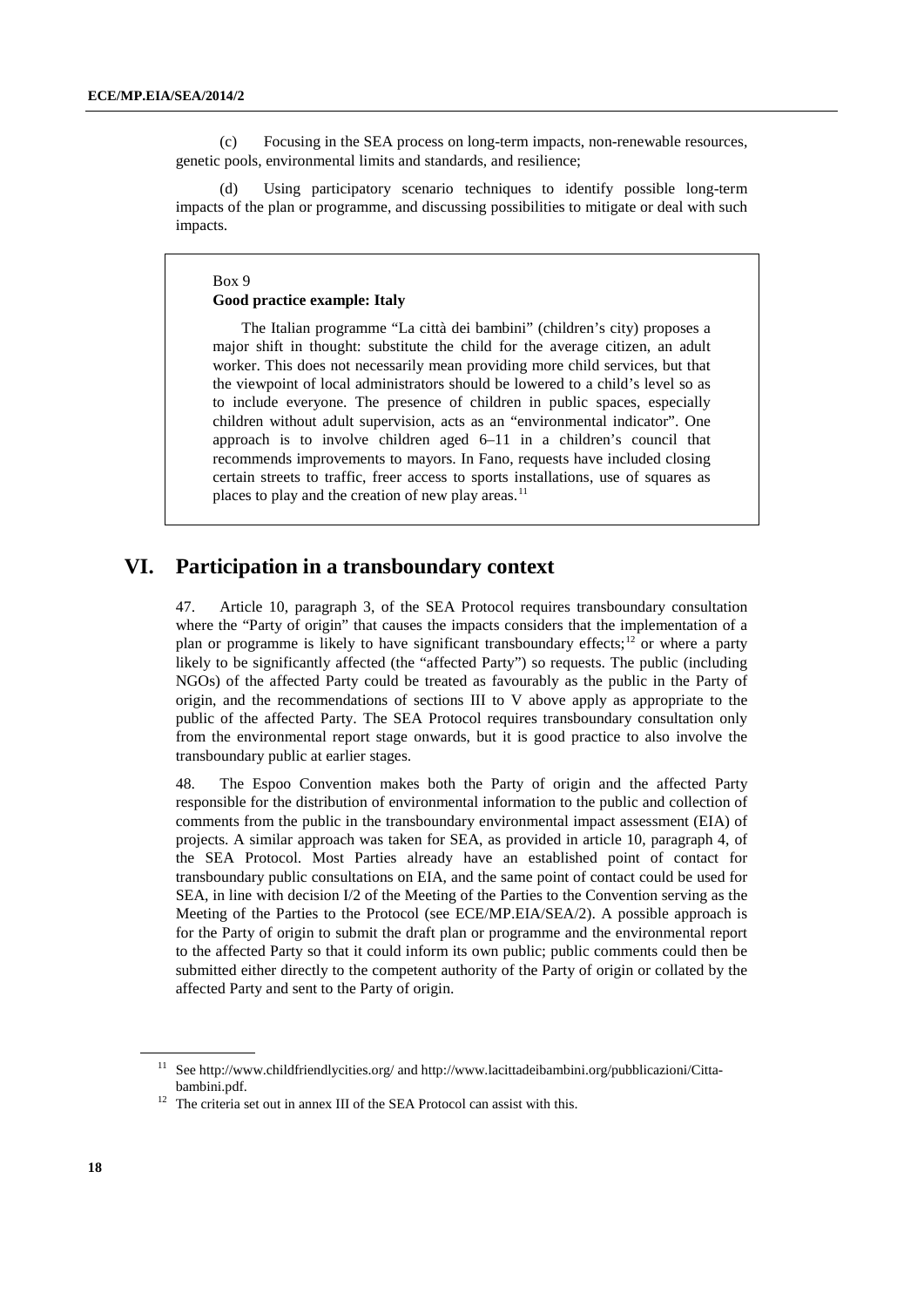49. Matters which may be discussed and implemented jointly between the Party of origin and the affected Party when planning the transboundary consultation process for a particular SEA could include:

(a) Who the public concerned is, including NGOs;

(b) How consultations are carried out, including timing and details of notification;

(c) Establishment of an SEA steering group or sounding board comprised of representatives of the public from both Parties;

(d) What materials will be made available by the Party of origin and when;

(e) Translation of documents, interpretation during any meetings and/or running of meetings by officials who are fluent in the main language of the affected Party;

(f) How to deal with any cultural issues, disenfranchised groups, etc.;

(g) Time frames for the public to respond, so that they are realistic both from the participants' and the planning authorities' point of view, taking into account issues such as different countries' holidays;

(h) How the Parties are informed of the consultations outcomes and their use.

50. Parties could put in place arrangements with other countries or regions, in particular with neighbouring or downstream countries, to facilitate the reciprocal participation of the public in those countries in SEA. This could use existing systems of transboundary consultation or not; and be on an ad hoc basis or by forming a permanent working group. Such arrangements may cover:

(a) Timing of public participation. Other affected Parties could be identified and notified at the SEA screening or scoping stage, since notification under article 10 of the Protocol might otherwise come too late to influence key aspects of the environmental report;

(b) Time frames for public participation. The time frames for public participation that involves a transboundary element could be at least as long as for those that do not in order to account for cultural and communication problems. For project EIA, the notification period generally ranges from two weeks to three months, with an average of about one month; and the comment period ranges from three weeks to three months, with an average of about two months.[13](#page-18-0) SEA could have similar time frames. The timescale for public participation begins when the relevant documents become available to the public concerned and the public is notified of this fact in the affected Party, not when they are made available by the Party of origin to the affected Party;

(c) Mechanisms for notifying the public about the commencement of the planmaking process, their possibilities to participate and, in due course, the decision taken;

(d) Translation of documents and interpretation during meetings. The Implementation Committee under the Espoo Convention recommends that, to provide to the public of the affected Party the same opportunity to comment as the public of the Party of origin, relevant parts of the environmental report could be translated into a language that the public of the affected Party can understand.<sup>[14](#page-18-0)</sup> This includes at least the non-technical

<sup>&</sup>lt;sup>13</sup> See *Review of implementation of the Convention on Environmental Impact Assessment in a Transboundary Context (2006-2009)* (ECE/MP.EIA/16).

<span id="page-18-0"></span><sup>&</sup>lt;sup>14</sup> ECE, *Opinions of the Implementation Committee (2001-2010)* (October 2011). Available from http://www.unece.org/env/eia/pubs/ic\_opinions\_2010.html.0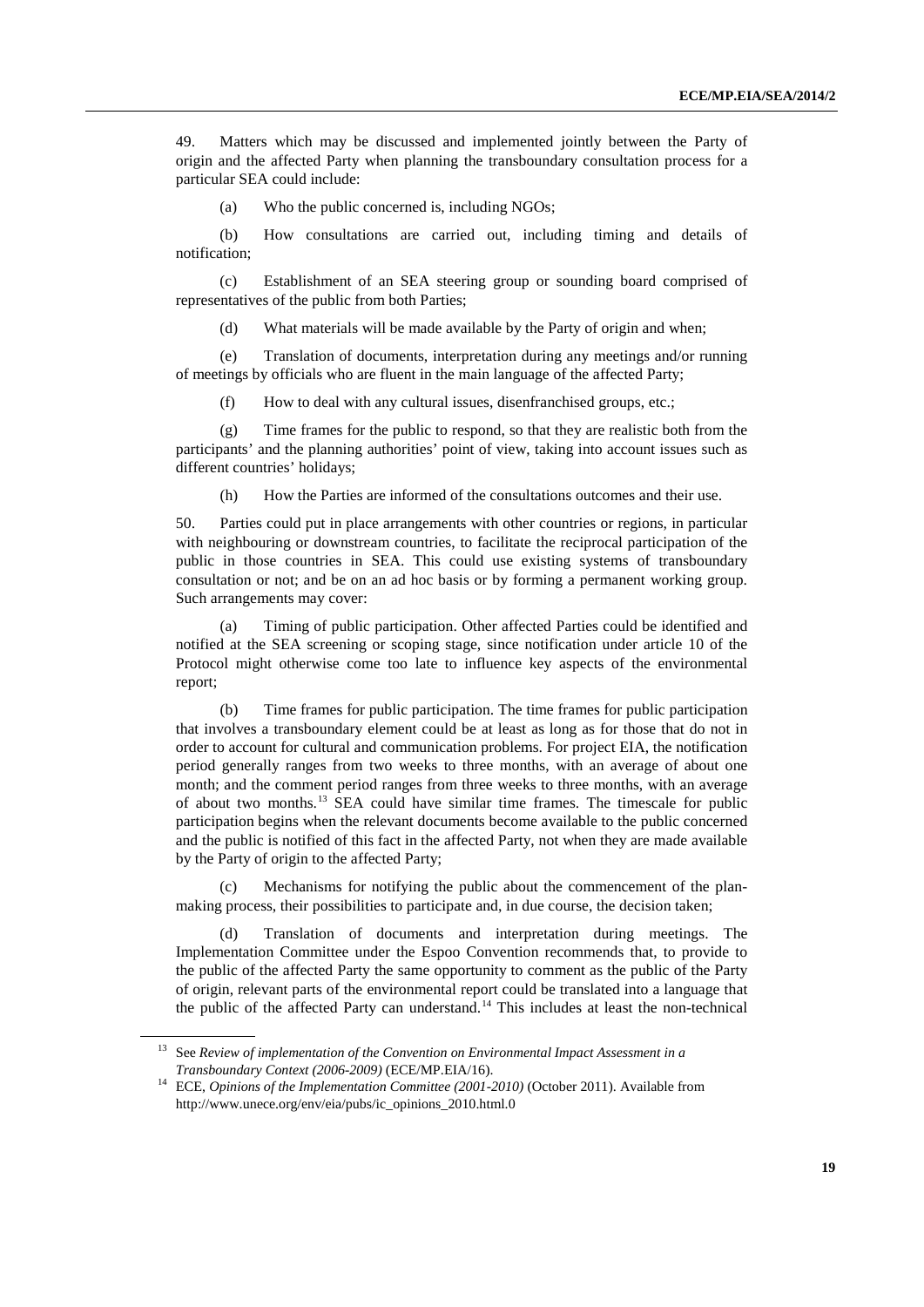summary and relevant parts of the environmental report. The Committee also recommends that the environmental report should include a separate chapter on transboundary impacts to facilitate translation; and that, unless otherwise provided for, the burden of translation should fall on the Party of origin. Similar arrangements could be used for SEA;

(e) What action the Party of origin will take if the affected Party does not convey its public's opinions within the agreed time frame.<sup>[15](#page-19-0)</sup> Public participation is not effective and timely, as required by article 8, paragraph 1, of the SEA Protocol, if the public's views are not forwarded punctually by the affected Party to the Party of origin.

#### Box 10

### **Good practice example: Ireland and the United Kingdom of Great Britain and Northern Ireland**

The Irish Lough Agency is a cross-border Irish-United Kingdom agency that aims to promote the development of Lough Foyle and Carlingford Lough (water bodies) for commercial and recreational purposes in respect of marine, fishery and aquacultural matters. It runs joint public consultation processes for new regulations regarding the loughs, consistent with both countries' legal requirements for consultation, and treating both countries' publics equally.

<span id="page-19-0"></span><sup>&</sup>lt;sup>15</sup> Parties' responses to this problem vary widely (see ECE/MP.EIA/16).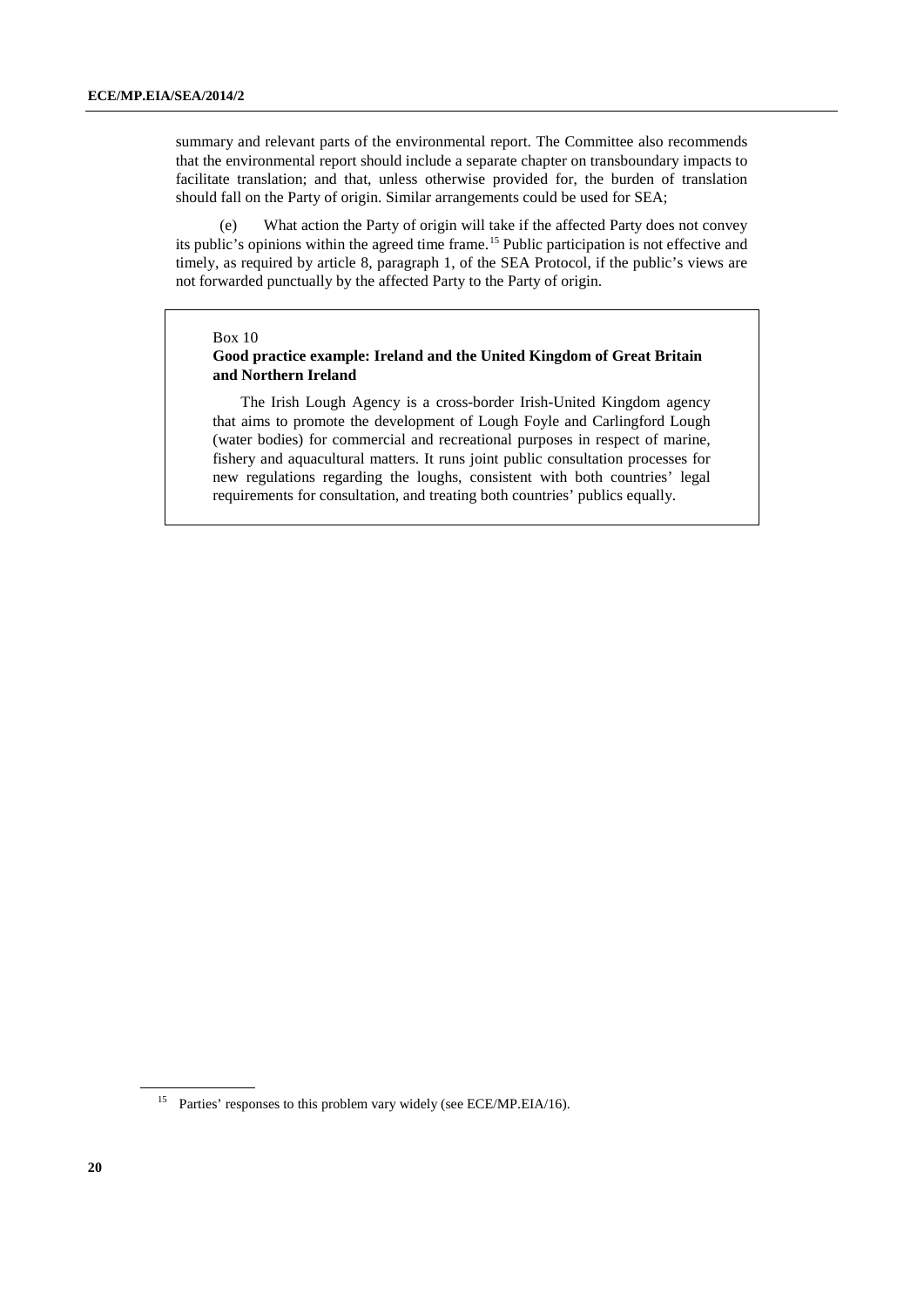# **Annex**

[English only]

# **Public participation requirements in the Protocol on Strategic Environmental Assessment**

# **Screening**

*Article 5, paragraph 3*: To the extent appropriate, each Party shall endeavour to provide opportunities for the participation of the public concerned in the screening of plans and programmes under this article.

*Article 5, paragraph 4*: Each Party shall ensure timely public availability of the conclusions pursuant to paragraph 1, including the reasons for not requiring a strategic environmental assessment, whether by public notices or by other appropriate means, such as electronic media.

# **Scoping**

*Article 6, paragraph 3*: To the extent appropriate, each Party shall endeavour to provide opportunities for the participation of the public concerned when determining the relevant information to be included in the environmental report.

# **Environmental report**

*Article 7, paragraph 2*: The environmental report shall, in accordance with the determination under article 6, identify, describe and evaluate the likely significant environmental, including health, effects of implementing the plan or programme and its reasonable alternatives. The report shall contain such information specified in annex IV as may reasonably be required, taking into account . . . the interests of the public.

# **Public participation**

*Article 8, paragraph 1*: Each Party shall ensure early, timely and effective opportunities for public participation, when all options are open, in the strategic environmental assessment of plans and programmes.

*Article 8, paragraph 2*: Each Party, using electronic media or other appropriate means, shall ensure the timely public availability of the draft plan or programme and the environmental report.

*Article 8, paragraph 3*: Each Party shall ensure that the public concerned, including relevant non-governmental organizations, is identified for the purposes of paragraphs 1 and 4.

*Article 8, paragraph 4*: Each Party shall ensure that the public referred to in paragraph 3 has the opportunity to express its opinion on the draft plan or programme and the environmental report within a reasonable time frame.

*Article 8, paragraph 5*: Each Party shall ensure that the detailed arrangements for informing the public and consulting the public concerned are determined and made publicly available.